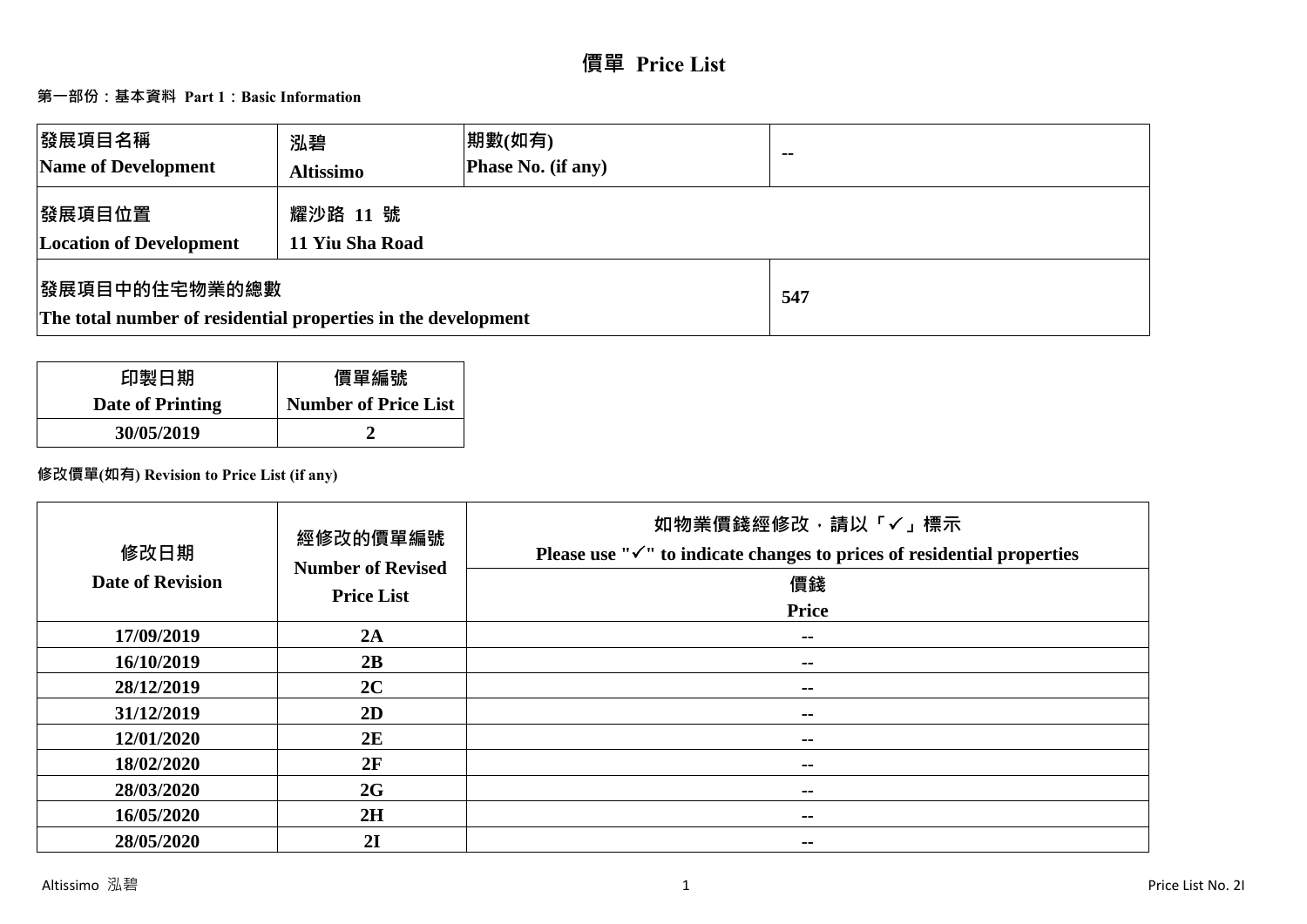# 第二部份:面積及售價資料 Part 2: Information on Area and Price

|                           | 物業的描述<br>Description of<br><b>Residential Property</b> |            | 實用面積<br>(包括露台,工作平台及陽台 如有)<br>平方米(平方呎)                                                                 | 售價(元)      | 實用面積<br>每平方米/呎售價<br>元·每平方米                                                     |                                            |                     |    |                          | 平方米(平方呎)<br>sq. metre (sq. ft.) | 其他指明項目的面積(不計算入實用面積)     |            | Area of other specified items (Not included in the Saleable Area) |               |            |
|---------------------------|--------------------------------------------------------|------------|-------------------------------------------------------------------------------------------------------|------------|--------------------------------------------------------------------------------|--------------------------------------------|---------------------|----|--------------------------|---------------------------------|-------------------------|------------|-------------------------------------------------------------------|---------------|------------|
| 大廈<br>名稱<br>Block<br>Name | 樓層<br>Floor                                            | 單位<br>Unit | Saleable Area<br>(including balcony, utility platform and<br>verandah, if any)<br>sq. metre (sq. ft.) | Price (\$) | (元·每平方呎)<br>Unit Rate of Saleable Area<br>\$ per sq. metre<br>$$$ per sq. ft.) | 空調機房<br>Air-<br>Conditioning<br>plant room | 窗台<br>Bay<br>window | 閣樓 | 平台<br>Cockloft Flat roof | 花園<br>Garden                    | 停車位<br>Parking<br>space | 天台<br>Roof | 梯屋<br>Stairhood                                                   | 前庭<br>Terrace | 庭院<br>Yard |
| T1                        |                                                        | D          | 48.293 (520)<br>露台 Balcony: 2.000 (22);<br>工作平台 Utility Platform: 1.500 (16)                          | 9,629,000  | 199, 387 (18,517)                                                              |                                            |                     |    |                          |                                 |                         |            |                                                                   |               |            |
| T1                        |                                                        | ${\bf E}$  | 46.810 (504)<br>露台 Balcony: 2.000 (22);<br>工作平台 Utility Platform: $0.000(0)$                          | 9,800,000  | 209,357 (19,444)                                                               |                                            |                     |    |                          |                                 |                         |            |                                                                   |               |            |
| T1                        | $\overline{2}$                                         | D          | 48.293 (520)<br>露台 Balcony: 2.000 (22);<br>工作平台 Utility Platform: 1.500 (16)                          | 9,648,000  | 199,781 (18,554)                                                               |                                            |                     |    |                          |                                 |                         |            |                                                                   |               |            |
| T1                        | 2                                                      | ${\bf E}$  | 46.810 (504)<br>露台 Balcony: 2.000 (22);<br>工作平台 Utility Platform: 0.000 (0)                           | 9,820,000  | 209,784 (19,484)                                                               |                                            |                     |    |                          |                                 |                         |            |                                                                   |               |            |
| T1                        | 3                                                      | D          | 48.293 (520)<br>露台 Balcony: 2.000 (22);<br>工作平台 Utility Platform: $1.500(16)$                         | 9,686,000  | 200,567 (18,627)                                                               |                                            |                     |    |                          |                                 |                         |            |                                                                   |               |            |
| T1                        | 3                                                      | Ε          | 46.810 (504)<br>露台 Balcony: 2.000 (22);<br>工作平台 Utility Platform: $0.000(0)$                          | 9,839,000  | 210,190 (19,522)                                                               |                                            |                     |    |                          |                                 |                         |            |                                                                   |               |            |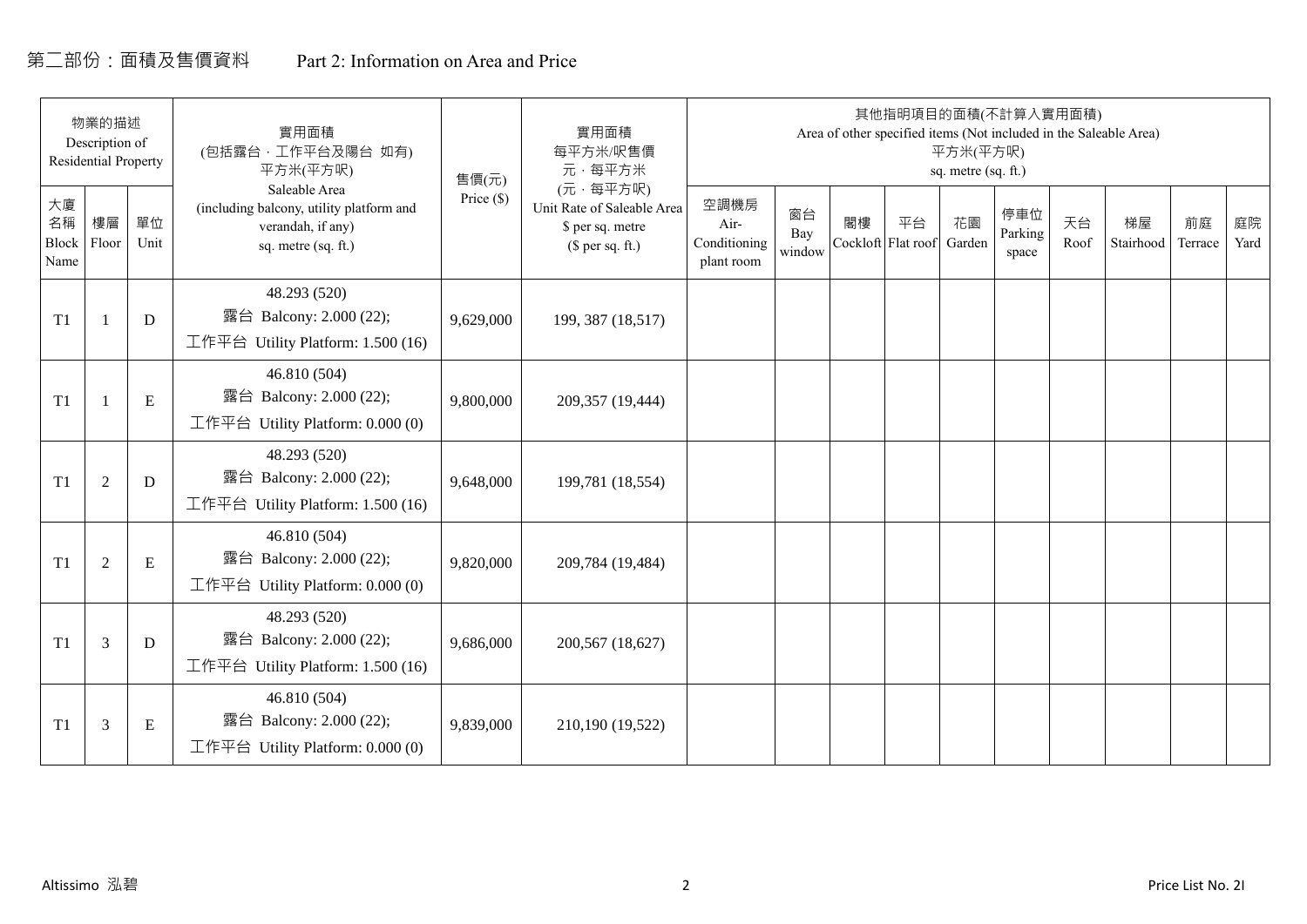|                                 | 物業的描述<br>Description of<br><b>Residential Property</b> |            | 實用面積<br>(包括露台,工作平台及陽台 如有)<br>平方米(平方呎)                                                                 | 售價(元)        | 實用面積<br>每平方米/呎售價<br>元·每平方米                                                     |                                            |                     |                          | 其他指明項目的面積(不計算入實用面積)<br>Area of other specified items (Not included in the Saleable Area) | 平方米(平方呎)<br>sq. metre (sq. ft.) |                         |            |                 |               |            |
|---------------------------------|--------------------------------------------------------|------------|-------------------------------------------------------------------------------------------------------|--------------|--------------------------------------------------------------------------------|--------------------------------------------|---------------------|--------------------------|------------------------------------------------------------------------------------------|---------------------------------|-------------------------|------------|-----------------|---------------|------------|
| 大廈<br>名稱<br>Block Floor<br>Name | 樓層                                                     | 單位<br>Unit | Saleable Area<br>(including balcony, utility platform and<br>verandah, if any)<br>sq. metre (sq. ft.) | Price $(\$)$ | (元·每平方呎)<br>Unit Rate of Saleable Area<br>\$ per sq. metre<br>$$$ per sq. ft.) | 空調機房<br>Air-<br>Conditioning<br>plant room | 窗台<br>Bay<br>window | 閣樓<br>Cockloft Flat roof | 平台                                                                                       | 花園<br>Garden                    | 停車位<br>Parking<br>space | 天台<br>Roof | 梯屋<br>Stairhood | 前庭<br>Terrace | 庭院<br>Yard |
| T1                              | 5                                                      | D          | 48.293 (520)<br>露台 Balcony: 2.000 (22);<br>工作平台 Utility Platform: 1.500 (16)                          | 9,763,000    | 202,162 (18,775)                                                               |                                            |                     |                          |                                                                                          |                                 |                         |            |                 |               |            |
| T1                              | 5                                                      | E          | 46.810 (504)<br>露台 Balcony: 2.000 (22);<br>工作平台 Utility Platform: 0.000 (0)                           | 9,858,000    | 210,596 (19,560)                                                               |                                            |                     |                          |                                                                                          |                                 |                         |            |                 |               |            |
| T1                              | 6                                                      | D          | 48.293 (520)<br>露台 Balcony: 2.000 (22);<br>工作平台 Utility Platform: 1.500 (16)                          | 9,821,000    | 203,363 (18,887)                                                               |                                            |                     |                          |                                                                                          |                                 |                         |            |                 |               |            |
| T1                              | 6                                                      | E          | 46.810 (504)<br>露台 Balcony: 2.000 (22);<br>工作平台 Utility Platform: 0.000 (0)                           | 9,898,000    | 211,451 (19,639)                                                               |                                            |                     |                          |                                                                                          |                                 |                         |            |                 |               |            |
| T1                              | $\overline{7}$                                         | D          | 48.293 (520)<br>露台 Balcony: 2.000 (22);<br>工作平台 Utility Platform: 1.500 (16)                          | 10,148,000   | 210,134 (19,515)                                                               |                                            |                     |                          |                                                                                          |                                 |                         |            |                 |               |            |
| T1                              | $\,8\,$                                                | D          | 48.293 (520)<br>露台 Balcony: 2.000 (22);<br>工作平台 Utility Platform: $1.500(16)$                         | 10,558,000   | 218,624 (20,304)                                                               |                                            |                     |                          |                                                                                          |                                 |                         |            |                 |               |            |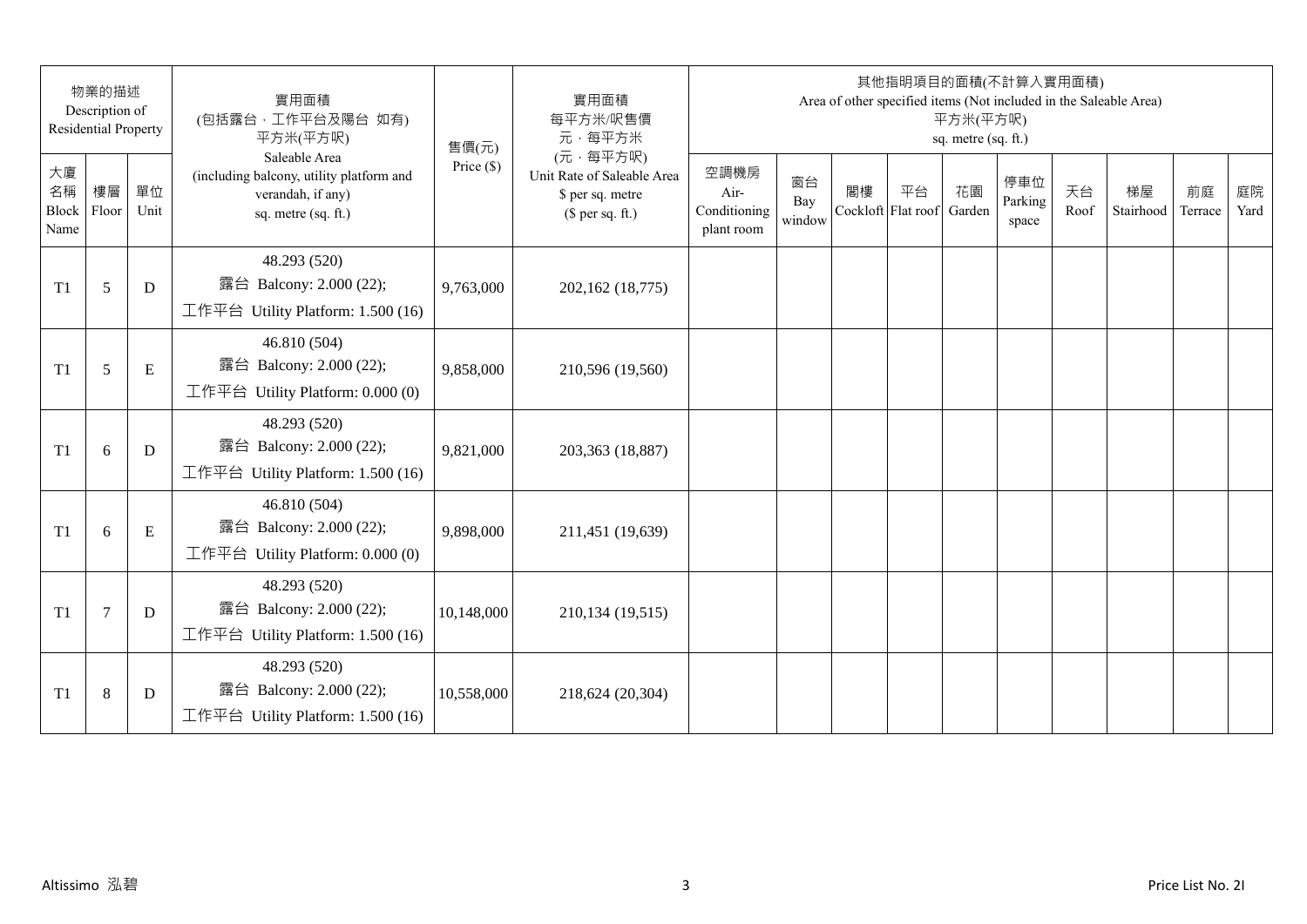|                           | 物業的描述<br>Description of<br><b>Residential Property</b> |            | 實用面積<br>(包括露台,工作平台及陽台 如有)<br>平方米(平方呎)                                                                 | 售價(元)        | 實用面積<br>每平方米/呎售價<br>元·每平方米                                                     |                                            |                     |    | 其他指明項目的面積(不計算入實用面積)      | 平方米(平方呎)<br>sq. metre (sq. ft.) |                         |            | Area of other specified items (Not included in the Saleable Area) |               |            |
|---------------------------|--------------------------------------------------------|------------|-------------------------------------------------------------------------------------------------------|--------------|--------------------------------------------------------------------------------|--------------------------------------------|---------------------|----|--------------------------|---------------------------------|-------------------------|------------|-------------------------------------------------------------------|---------------|------------|
| 大廈<br>名稱<br>Block<br>Name | 樓層<br>Floor                                            | 單位<br>Unit | Saleable Area<br>(including balcony, utility platform and<br>verandah, if any)<br>sq. metre (sq. ft.) | Price $(\$)$ | (元·每平方呎)<br>Unit Rate of Saleable Area<br>\$ per sq. metre<br>$$$ per sq. ft.) | 空調機房<br>Air-<br>Conditioning<br>plant room | 窗台<br>Bay<br>window | 閣樓 | 平台<br>Cockloft Flat roof | 花園<br>Garden                    | 停車位<br>Parking<br>space | 天台<br>Roof | 梯屋<br>Stairhood                                                   | 前庭<br>Terrace | 庭院<br>Yard |
| T <sub>1</sub>            | $8\,$                                                  | ${\bf E}$  | 46.810 (504)<br>露台 Balcony: 2.000 (22);<br>工作平台 Utility Platform: $0.000(0)$                          | 10,641,000   | 227,323 (21,113)                                                               |                                            |                     |    |                          |                                 |                         |            |                                                                   |               |            |
| T <sub>1</sub>            | 9                                                      | D          | 48.293 (520)<br>露台 Balcony: 2.000 (22);<br>工作平台 Utility Platform: 1.500 (16)                          | 10,558,000   | 218,624 (20,304)                                                               |                                            |                     |    |                          |                                 |                         |            |                                                                   |               |            |
| T1                        | 10                                                     | D          | 48.293 (520)<br>露台 Balcony: 2.000 (22);<br>工作平台 Utility Platform: 1.500 (16)                          | 10,658,000   | 220,695 (20,496)                                                               |                                            |                     |    |                          |                                 |                         |            |                                                                   |               |            |
| T <sub>1</sub>            | 11                                                     | D          | 48.293 (520)<br>露台 Balcony: 2.000 (22);<br>工作平台 Utility Platform: 1.500 (16)                          | 10,708,000   | 221,730 (20,592)                                                               |                                            |                     |    |                          |                                 |                         |            |                                                                   |               |            |
| T <sub>1</sub>            | 12                                                     | D          | 48.293 (520)<br>露台 Balcony: 2.000 (22);<br>工作平台 Utility Platform: 1.500 (16)                          | 10,968,000   | 227,114 (21,092)                                                               |                                            |                     |    |                          |                                 |                         |            |                                                                   |               |            |
| T <sub>1</sub>            | 15                                                     | D          | 48.293 (520)<br>露台 Balcony: 2.000 (22);<br>工作平台 Utility Platform: 1.500 (16)                          | 11,172,000   | 231,338 (21,485)                                                               |                                            |                     |    |                          |                                 |                         |            |                                                                   |               |            |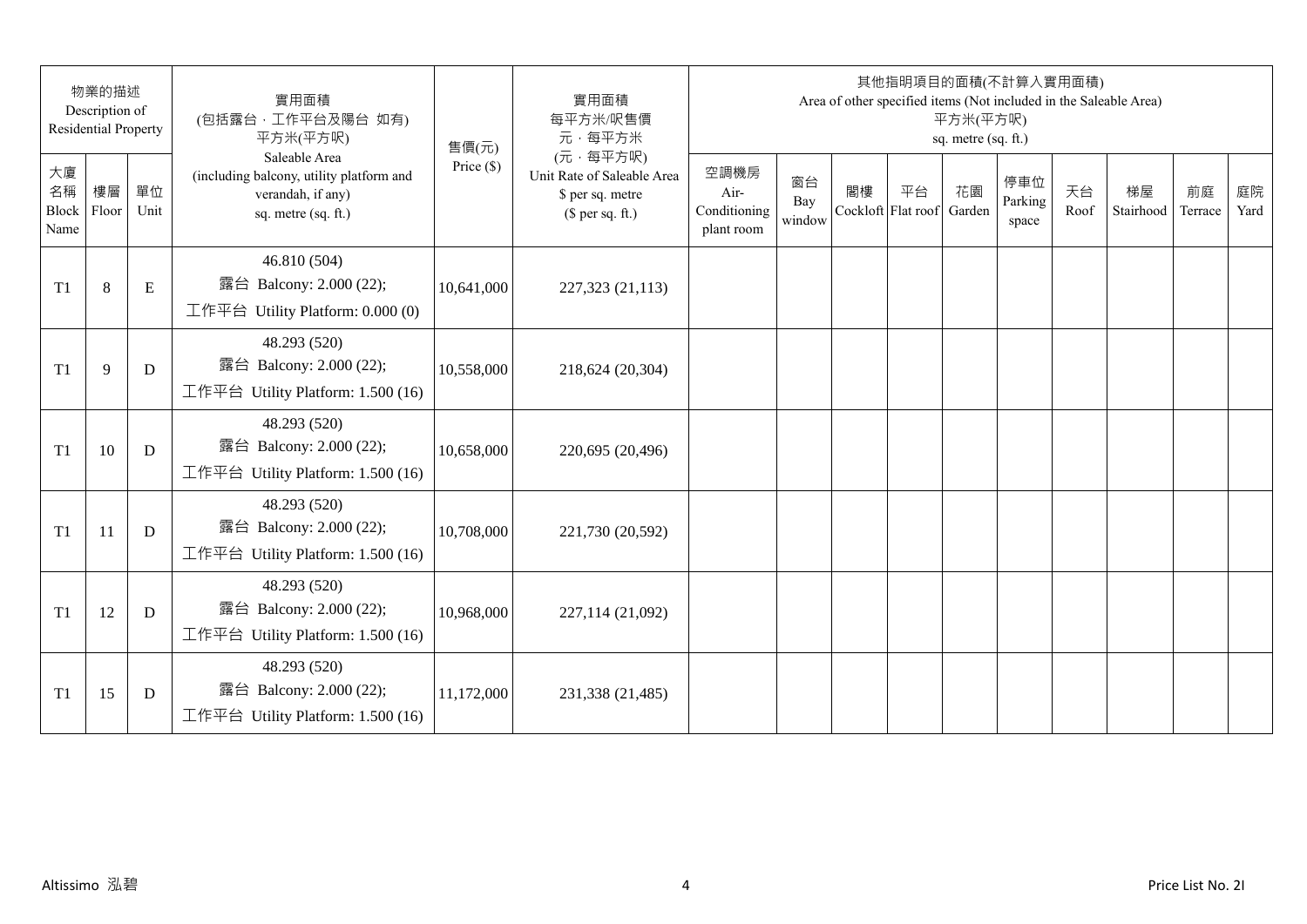|                           | 物業的描述<br>Description of<br><b>Residential Property</b> |            | 實用面積<br>(包括露台,工作平台及陽台 如有)<br>平方米(平方呎)                                                                 | 售價(元)        | 實用面積<br>每平方米/呎售價<br>元·每平方米                                                     |                                            |                     |    | 其他指明項目的面積(不計算入實用面積)<br>Area of other specified items (Not included in the Saleable Area) | 平方米(平方呎)<br>sq. metre (sq. ft.) |                         |            |                 |               |            |
|---------------------------|--------------------------------------------------------|------------|-------------------------------------------------------------------------------------------------------|--------------|--------------------------------------------------------------------------------|--------------------------------------------|---------------------|----|------------------------------------------------------------------------------------------|---------------------------------|-------------------------|------------|-----------------|---------------|------------|
| 大廈<br>名稱<br>Block<br>Name | 樓層<br>Floor                                            | 單位<br>Unit | Saleable Area<br>(including balcony, utility platform and<br>verandah, if any)<br>sq. metre (sq. ft.) | Price $(\$)$ | (元·每平方呎)<br>Unit Rate of Saleable Area<br>\$ per sq. metre<br>(\$ per sq. ft.) | 空調機房<br>Air-<br>Conditioning<br>plant room | 窗台<br>Bay<br>window | 閣樓 | 平台<br>Cockloft Flat roof                                                                 | 花園<br>Garden                    | 停車位<br>Parking<br>space | 天台<br>Roof | 梯屋<br>Stairhood | 前庭<br>Terrace | 庭院<br>Yard |
| T <sub>2</sub>            |                                                        | $F_{\rm}$  | 47.519 (511)<br>露台 Balcony: 2.000 (22);<br>工作平台 Utility Platform: $0.000(0)$                          | 9,348,000    | 196,721 (18,294)                                                               |                                            |                     |    |                                                                                          |                                 |                         |            |                 |               |            |
| T <sub>3</sub>            | $\mathbf{1}$                                           | B          | 46.276 (498)<br>露台 Balcony: 2.000 (22);<br>工作平台 Utility Platform: 1.500 (16)                          | 9,249,000    | 199,866 (18,572)                                                               |                                            |                     |    |                                                                                          |                                 |                         |            |                 |               |            |
| T <sub>3</sub>            | $\mathbf{1}$                                           | D          | 48.811 (525)<br>露台 Balcony: 2.000 (22);<br>工作平台 Utility Platform: 1.500 (16)                          | 9,321,000    | 190,961 (17,754)                                                               |                                            |                     |    | 4.609<br>(50)                                                                            |                                 |                         |            |                 |               |            |
| T <sub>3</sub>            | $\mathbf{1}$                                           | G          | 28.733 (309)<br>露台 Balcony: 2.000 (22);<br>工作平台 Utility Platform: $0.000(0)$                          | 6,685,000    | 232,659 (21,634)                                                               |                                            |                     |    |                                                                                          |                                 |                         |            |                 |               |            |
| T <sub>3</sub>            |                                                        | $\bf{J}$   | 45.158 (486)<br>露台 Balcony: 2.000 (22);<br>工作平台 Utility Platform: 1.500 (16)                          | 8,855,000    | 196,089 (18,220)                                                               |                                            |                     |    |                                                                                          |                                 |                         |            |                 |               |            |
| T <sub>3</sub>            | $\overline{1}$                                         | $\bf K$    | 48.074 (517)<br>露台 Balcony: 2.000 (22);<br>工作平台 Utility Platform: 1.500 (16)                          | 9,023,000    | 187,690 (17,453)                                                               |                                            |                     |    |                                                                                          |                                 |                         |            |                 |               |            |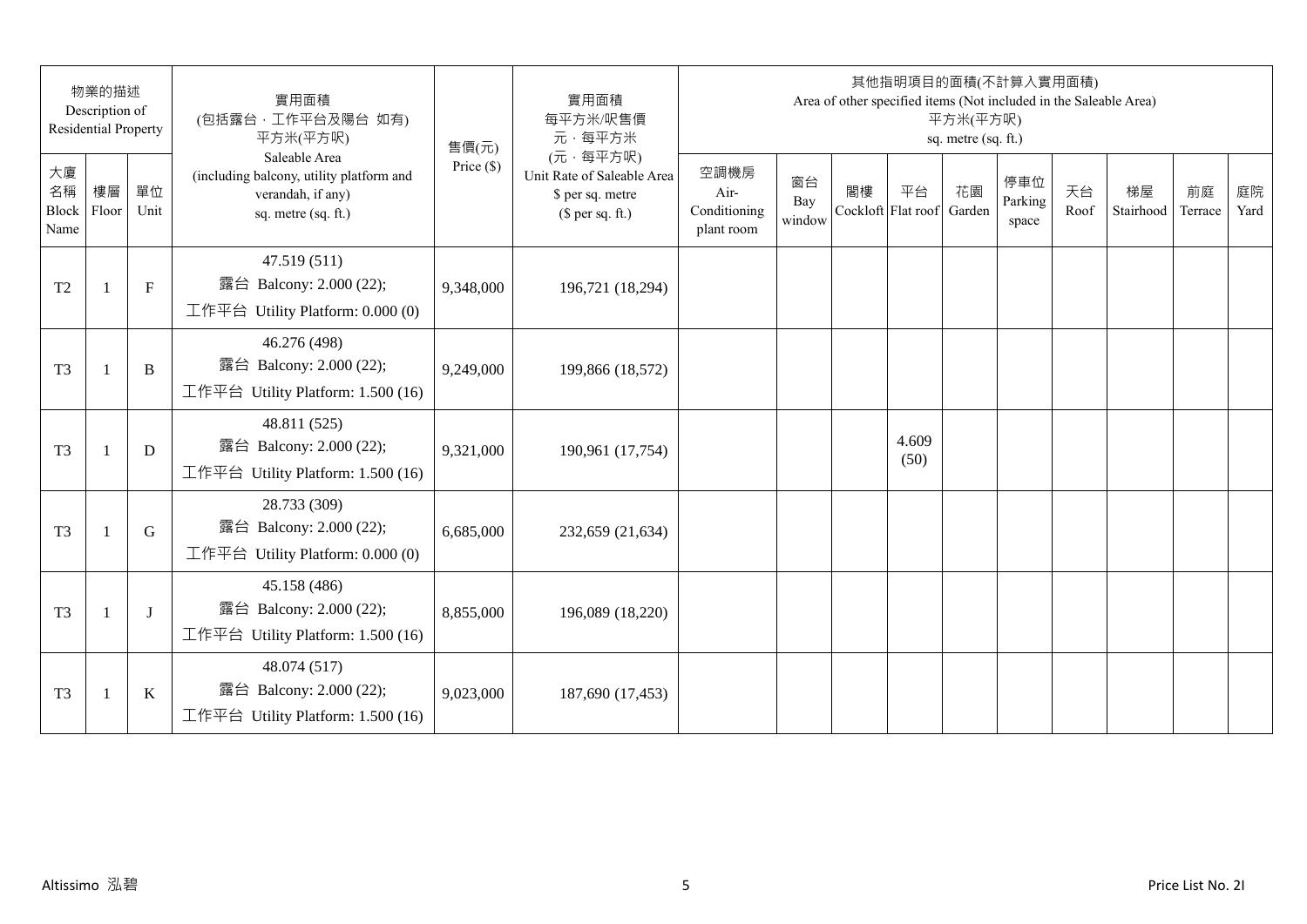|                                 | 物業的描述<br>Description of<br><b>Residential Property</b> |            | 實用面積<br>(包括露台,工作平台及陽台 如有)<br>平方米(平方呎)                                                                 | 售價(元)        | 實用面積<br>每平方米/呎售價<br>元·每平方米                                                     |                                            |                     |                          | 其他指明項目的面積(不計算入實用面積) | 平方米(平方呎)<br>sq. metre (sq. ft.) |                         |            | Area of other specified items (Not included in the Saleable Area) |               |            |
|---------------------------------|--------------------------------------------------------|------------|-------------------------------------------------------------------------------------------------------|--------------|--------------------------------------------------------------------------------|--------------------------------------------|---------------------|--------------------------|---------------------|---------------------------------|-------------------------|------------|-------------------------------------------------------------------|---------------|------------|
| 大廈<br>名稱<br>Block Floor<br>Name | 樓層                                                     | 單位<br>Unit | Saleable Area<br>(including balcony, utility platform and<br>verandah, if any)<br>sq. metre (sq. ft.) | Price $(\$)$ | (元·每平方呎)<br>Unit Rate of Saleable Area<br>\$ per sq. metre<br>$$$ per sq. ft.) | 空調機房<br>Air-<br>Conditioning<br>plant room | 窗台<br>Bay<br>window | 閣樓<br>Cockloft Flat roof | 平台                  | 花園<br>Garden                    | 停車位<br>Parking<br>space | 天台<br>Roof | 梯屋<br>Stairhood                                                   | 前庭<br>Terrace | 庭院<br>Yard |
| T <sub>3</sub>                  | $\mathfrak{2}$                                         | B          | 46.276 (498)<br>露台 Balcony: 2.000 (22);<br>工作平台 Utility Platform: 1.500 (16)                          | 9,269,000    | 200,298 (18,612)                                                               |                                            |                     |                          |                     |                                 |                         |            |                                                                   |               |            |
| T <sub>3</sub>                  | $\sqrt{2}$                                             | D          | 48.811 (525)<br>露台 Balcony: 2.000 (22);<br>工作平台 Utility Platform: 1.500 (16)                          | 9,387,000    | 192,313 (17,880)                                                               |                                            |                     |                          |                     |                                 |                         |            |                                                                   |               |            |
| T <sub>3</sub>                  | $\mathfrak{2}$                                         | G          | 28.733 (309)<br>露台 Balcony: 2.000 (22);<br>工作平台 Utility Platform: 0.000 (0)                           | 6,696,000    | 233,042 (21,670)                                                               |                                            |                     |                          |                     |                                 |                         |            |                                                                   |               |            |
| T <sub>3</sub>                  | $\mathfrak{2}$                                         | J          | 45.158 (486)<br>露台 Balcony: 2.000 (22);<br>工作平台 Utility Platform: 1.500 (16)                          | 8,874,000    | 196,510 (18,259)                                                               |                                            |                     |                          |                     |                                 |                         |            |                                                                   |               |            |
| T <sub>3</sub>                  | 3                                                      | B          | 46.276 (498)<br>露台 Balcony: 2.000 (22);<br>工作平台 Utility Platform: 1.500 (16)                          | 9,286,000    | 200,666 (18,647)                                                               |                                            |                     |                          |                     |                                 |                         |            |                                                                   |               |            |
| T <sub>3</sub>                  | 3                                                      | D          | 48.811 (525)<br>露台 Balcony: 2.000 (22);<br>工作平台 Utility Platform: $1.500(16)$                         | 9,404,000    | 192,661 (17,912)                                                               |                                            |                     |                          |                     |                                 |                         |            |                                                                   |               |            |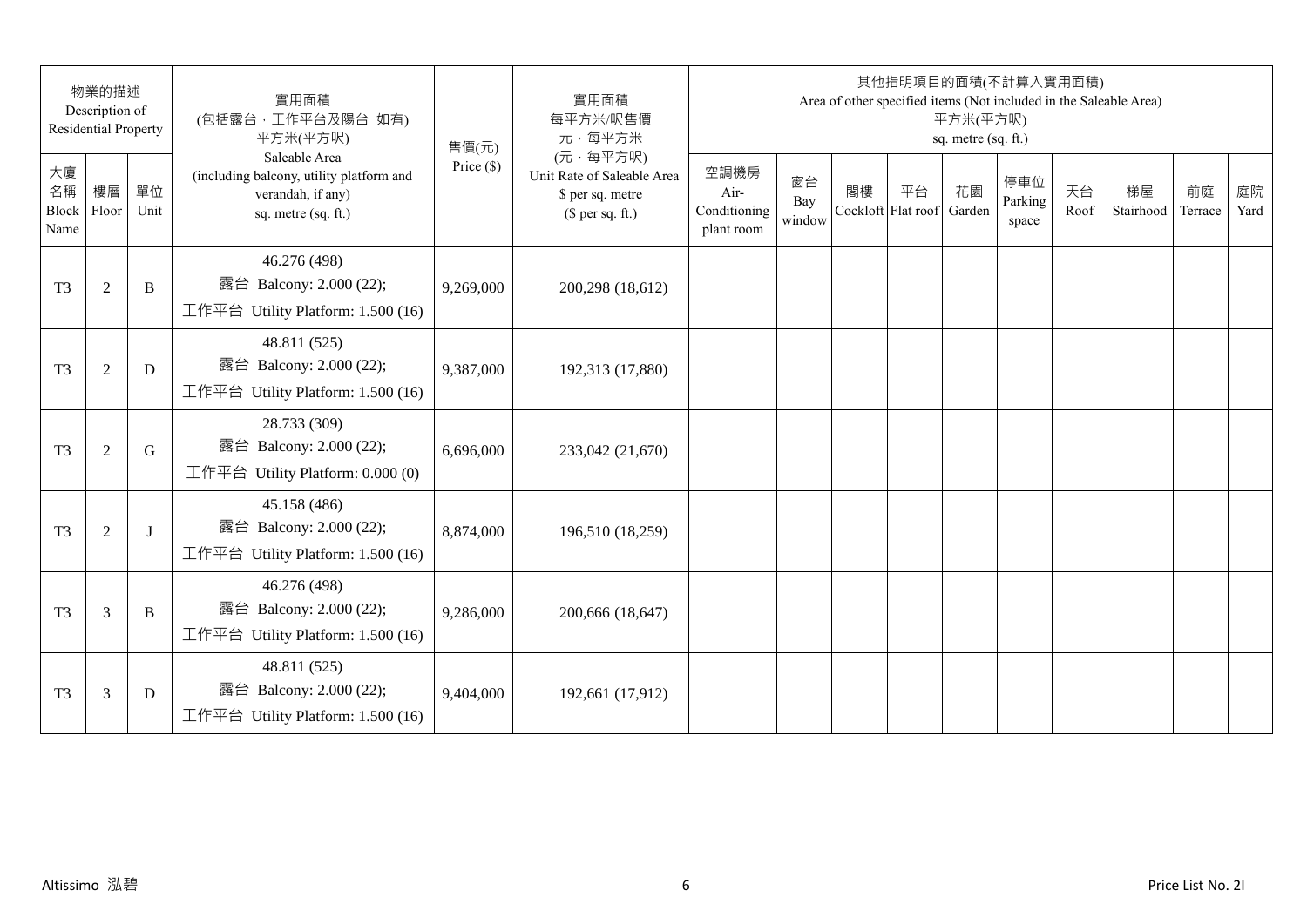|                                 | 物業的描述<br>Description of<br><b>Residential Property</b> |            | 實用面積<br>(包括露台,工作平台及陽台 如有)<br>平方米(平方呎)                                                                 | 售價(元)        | 實用面積<br>每平方米/呎售價<br>元·每平方米                                                     |                                            |                     |    | 其他指明項目的面積(不計算入實用面積)<br>Area of other specified items (Not included in the Saleable Area) | 平方米(平方呎)<br>sq. metre (sq. ft.) |                         |            |                 |               |            |
|---------------------------------|--------------------------------------------------------|------------|-------------------------------------------------------------------------------------------------------|--------------|--------------------------------------------------------------------------------|--------------------------------------------|---------------------|----|------------------------------------------------------------------------------------------|---------------------------------|-------------------------|------------|-----------------|---------------|------------|
| 大廈<br>名稱<br>Block Floor<br>Name | 樓層                                                     | 單位<br>Unit | Saleable Area<br>(including balcony, utility platform and<br>verandah, if any)<br>sq. metre (sq. ft.) | Price $(\$)$ | (元·每平方呎)<br>Unit Rate of Saleable Area<br>\$ per sq. metre<br>$$$ per sq. ft.) | 空調機房<br>Air-<br>Conditioning<br>plant room | 窗台<br>Bay<br>window | 閣樓 | 平台<br>Cockloft Flat roof                                                                 | 花園<br>Garden                    | 停車位<br>Parking<br>space | 天台<br>Roof | 梯屋<br>Stairhood | 前庭<br>Terrace | 庭院<br>Yard |
| T <sub>3</sub>                  | 3                                                      | G          | 28.733 (309)<br>露台 Balcony: 2.000 (22);<br>工作平台 Utility Platform: 0.000 (0)                           | 6,708,000    | 233,460 (21,709)                                                               |                                            |                     |    |                                                                                          |                                 |                         |            |                 |               |            |
| T <sub>3</sub>                  | 3                                                      | $\bf{J}$   | 45.158 (486)<br>露台 Balcony: 2.000 (22);<br>工作平台 Utility Platform: 1.500 (16)                          | 8,893,000    | 196,931 (18,298)                                                               |                                            |                     |    |                                                                                          |                                 |                         |            |                 |               |            |
| T <sub>3</sub>                  | 5                                                      | D          | 48.811 (525)<br>露台 Balcony: 2.000 (22);<br>工作平台 Utility Platform: 1.500 (16)                          | 9,539,000    | 195,427 (18,170)                                                               |                                            |                     |    |                                                                                          |                                 |                         |            |                 |               |            |
| T <sub>3</sub>                  | 5                                                      | G          | 28.733 (309)<br>露台 Balcony: 2.000 (22);<br>工作平台 Utility Platform: 0.000 (0)                           | 6,720,000    | 233,877 (21,748)                                                               |                                            |                     |    |                                                                                          |                                 |                         |            |                 |               |            |
| T <sub>3</sub>                  | 5                                                      | J          | 45.158 (486)<br>露台 Balcony: 2.000 (22);<br>工作平台 Utility Platform: 1.500 (16)                          | 8,908,000    | 197,263 (18,329)                                                               |                                            |                     |    |                                                                                          |                                 |                         |            |                 |               |            |
| T <sub>3</sub>                  | 6                                                      | D          | 48.811 (525)<br>露台 Balcony: 2.000 (22);<br>工作平台 Utility Platform: 1.500 (16)                          | 9,673,000    | 198,173 (18,425)                                                               |                                            |                     |    |                                                                                          |                                 |                         |            |                 |               |            |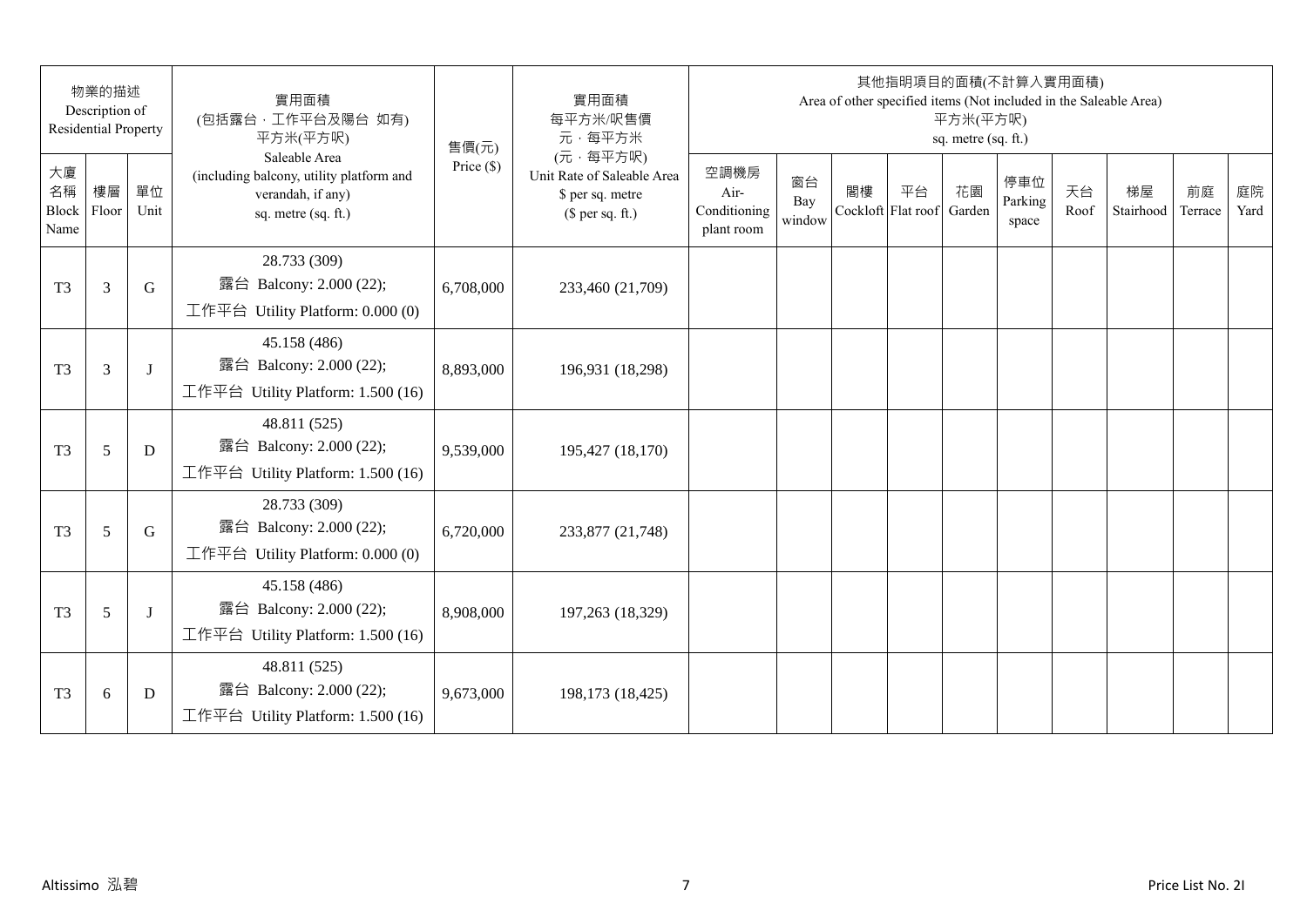|                                 | 物業的描述<br>Description of<br><b>Residential Property</b> |            | 實用面積<br>(包括露台,工作平台及陽台 如有)<br>平方米(平方呎)                                                                 | 售價(元)        | 實用面積<br>每平方米/呎售價<br>元·每平方米                                                     |                                            |                     |                          | 其他指明項目的面積(不計算入實用面積)<br>Area of other specified items (Not included in the Saleable Area) | 平方米(平方呎)<br>sq. metre (sq. ft.) |                         |            |                 |               |            |
|---------------------------------|--------------------------------------------------------|------------|-------------------------------------------------------------------------------------------------------|--------------|--------------------------------------------------------------------------------|--------------------------------------------|---------------------|--------------------------|------------------------------------------------------------------------------------------|---------------------------------|-------------------------|------------|-----------------|---------------|------------|
| 大廈<br>名稱<br>Block Floor<br>Name | 樓層                                                     | 單位<br>Unit | Saleable Area<br>(including balcony, utility platform and<br>verandah, if any)<br>sq. metre (sq. ft.) | Price $(\$)$ | (元·每平方呎)<br>Unit Rate of Saleable Area<br>\$ per sq. metre<br>$$$ per sq. ft.) | 空調機房<br>Air-<br>Conditioning<br>plant room | 窗台<br>Bay<br>window | 閣樓<br>Cockloft Flat roof | 平台                                                                                       | 花園<br>Garden                    | 停車位<br>Parking<br>space | 天台<br>Roof | 梯屋<br>Stairhood | 前庭<br>Terrace | 庭院<br>Yard |
| T <sub>3</sub>                  | 6                                                      | G          | 28.733 (309)<br>露台 Balcony: 2.000 (22);<br>工作平台 Utility Platform: 0.000 (0)                           | 6,810,000    | 237,010 (22,039)                                                               |                                            |                     |                          |                                                                                          |                                 |                         |            |                 |               |            |
| T <sub>3</sub>                  | 6                                                      | J          | 45.158 (486)<br>露台 Balcony: 2.000 (22);<br>工作平台 Utility Platform: 1.500 (16)                          | 8,946,000    | 198, 104 (18, 407)                                                             |                                            |                     |                          |                                                                                          |                                 |                         |            |                 |               |            |
| T <sub>3</sub>                  | $\tau$                                                 | D          | 48.811 (525)<br>露台 Balcony: 2.000 (22);<br>工作平台 Utility Platform: 1.500 (16)                          | 9,700,000    | 198,726 (18,476)                                                               |                                            |                     |                          |                                                                                          |                                 |                         |            |                 |               |            |
| T <sub>3</sub>                  | $\tau$                                                 | G          | 28.733 (309)<br>露台 Balcony: 2.000 (22);<br>工作平台 Utility Platform: 0.000 (0)                           | 6,818,000    | 237,288 (22,065)                                                               |                                            |                     |                          |                                                                                          |                                 |                         |            |                 |               |            |
| T <sub>3</sub>                  | $\overline{7}$                                         | J          | 45.158 (486)<br>露台 Balcony: 2.000 (22);<br>工作平台 Utility Platform: 1.500 (16)                          | 9,065,000    | 200,740 (18,652)                                                               |                                            |                     |                          |                                                                                          |                                 |                         |            |                 |               |            |
| T <sub>3</sub>                  | $\,8\,$                                                | G          | 28.733 (309)<br>露台 Balcony: 2.000 (22);<br>工作平台 Utility Platform: 0.000 (0)                           | 7,335,000    | 255,281 (23,738)                                                               |                                            |                     |                          |                                                                                          |                                 |                         |            |                 |               |            |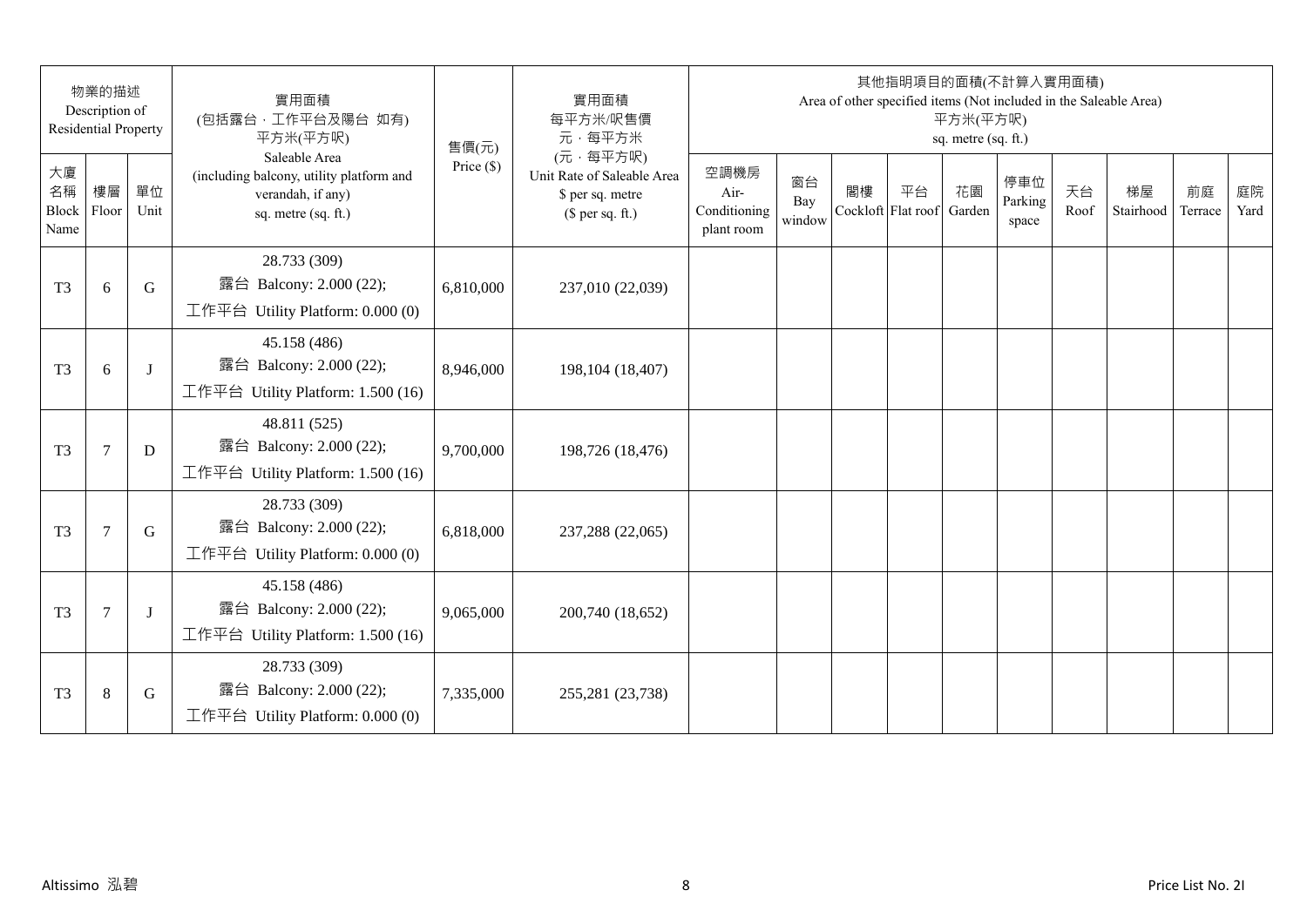|                                 | 物業的描述<br>Description of<br><b>Residential Property</b> |            | 實用面積<br>(包括露台,工作平台及陽台 如有)<br>平方米(平方呎)                                                                 | 售價(元)        | 實用面積<br>每平方米/呎售價<br>元·每平方米                                                     |                                            |                     |    | 其他指明項目的面積(不計算入實用面積)<br>Area of other specified items (Not included in the Saleable Area) | 平方米(平方呎)<br>sq. metre (sq. ft.) |                         |            |                 |               |            |
|---------------------------------|--------------------------------------------------------|------------|-------------------------------------------------------------------------------------------------------|--------------|--------------------------------------------------------------------------------|--------------------------------------------|---------------------|----|------------------------------------------------------------------------------------------|---------------------------------|-------------------------|------------|-----------------|---------------|------------|
| 大廈<br>名稱<br>Block Floor<br>Name | 樓層                                                     | 單位<br>Unit | Saleable Area<br>(including balcony, utility platform and<br>verandah, if any)<br>sq. metre (sq. ft.) | Price $(\$)$ | (元·每平方呎)<br>Unit Rate of Saleable Area<br>\$ per sq. metre<br>$$$ per sq. ft.) | 空調機房<br>Air-<br>Conditioning<br>plant room | 窗台<br>Bay<br>window | 閣樓 | 平台<br>Cockloft Flat roof                                                                 | 花園<br>Garden                    | 停車位<br>Parking<br>space | 天台<br>Roof | 梯屋<br>Stairhood | 前庭<br>Terrace | 庭院<br>Yard |
| T <sub>3</sub>                  | 8                                                      | H          | 44.867 (483)<br>露台 Balcony: 2.000 (22);<br>工作平台 Utility Platform: 1.500 (16)                          | 9,731,000    | 216,885 (20,147)                                                               |                                            |                     |    |                                                                                          |                                 |                         |            |                 |               |            |
| T <sub>3</sub>                  | 8                                                      | $\bf{J}$   | 45.158 (486)<br>露台 Balcony: 2.000 (22);<br>工作平台 Utility Platform: 1.500 (16)                          | 9,199,000    | 203,707 (18,928)                                                               |                                            |                     |    |                                                                                          |                                 |                         |            |                 |               |            |
| T <sub>3</sub>                  | 9                                                      | G          | 28.733 (309)<br>露台 Balcony: 2.000 (22);<br>工作平台 Utility Platform: 0.000 (0)                           | 7,335,000    | 255,281 (23,738)                                                               |                                            |                     |    |                                                                                          |                                 |                         |            |                 |               |            |
| T <sub>3</sub>                  | 9                                                      | $\bf{J}$   | 45.158 (486)<br>露台 Balcony: 2.000 (22);<br>工作平台 Utility Platform: 1.500 (16)                          | 9,199,000    | 203,707 (18,928)                                                               |                                            |                     |    |                                                                                          |                                 |                         |            |                 |               |            |
| T <sub>3</sub>                  | 10                                                     | G          | 28.733 (309)<br>露台 Balcony: 2.000 (22);<br>工作平台 Utility Platform: 0.000 (0)                           | 7,413,000    | 257,996 (23,990)                                                               |                                            |                     |    |                                                                                          |                                 |                         |            |                 |               |            |
| T <sub>3</sub>                  | 10                                                     |            | 45.158 (486)<br>露台 Balcony: 2.000 (22);<br>工作平台 Utility Platform: 1.500 (16)                          | 9,288,000    | 205,678 (19,111)                                                               |                                            |                     |    |                                                                                          |                                 |                         |            |                 |               |            |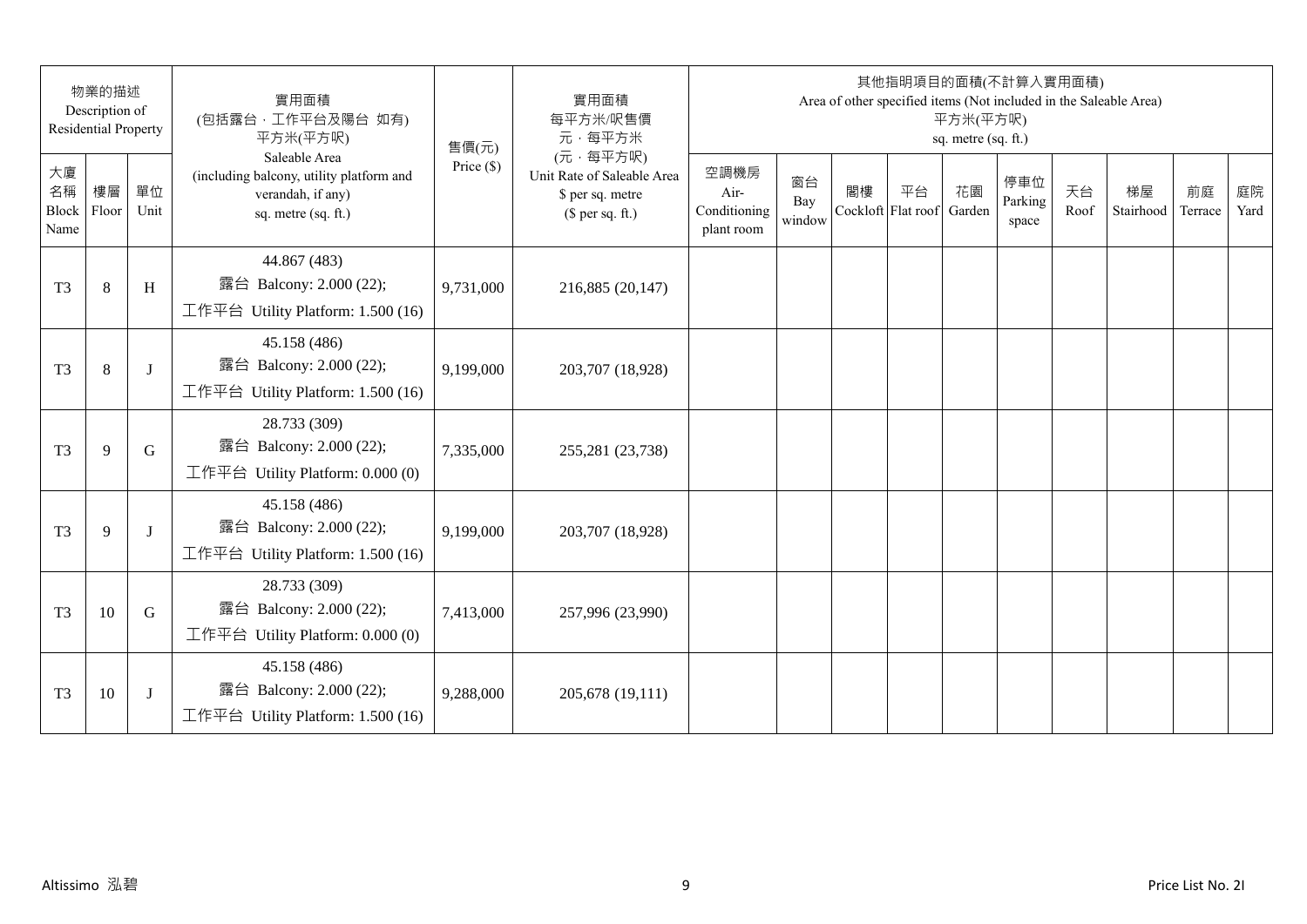|                                 | 物業的描述<br>Description of<br><b>Residential Property</b> |            | 實用面積<br>(包括露台,工作平台及陽台 如有)<br>平方米(平方呎)                                                                 | 售價(元)        | 實用面積<br>每平方米/呎售價<br>元·每平方米                                                     |                                            |                     |    | 其他指明項目的面積(不計算入實用面積)<br>Area of other specified items (Not included in the Saleable Area) | 平方米(平方呎)<br>sq. metre (sq. ft.) |                         |            |                 |               |            |
|---------------------------------|--------------------------------------------------------|------------|-------------------------------------------------------------------------------------------------------|--------------|--------------------------------------------------------------------------------|--------------------------------------------|---------------------|----|------------------------------------------------------------------------------------------|---------------------------------|-------------------------|------------|-----------------|---------------|------------|
| 大廈<br>名稱<br>Block Floor<br>Name | 樓層                                                     | 單位<br>Unit | Saleable Area<br>(including balcony, utility platform and<br>verandah, if any)<br>sq. metre (sq. ft.) | Price $(\$)$ | (元·每平方呎)<br>Unit Rate of Saleable Area<br>\$ per sq. metre<br>$$$ per sq. ft.) | 空調機房<br>Air-<br>Conditioning<br>plant room | 窗台<br>Bay<br>window | 閣樓 | 平台<br>Cockloft Flat roof                                                                 | 花園<br>Garden                    | 停車位<br>Parking<br>space | 天台<br>Roof | 梯屋<br>Stairhood | 前庭<br>Terrace | 庭院<br>Yard |
| T <sub>3</sub>                  | 11                                                     | G          | 28.733 (309)<br>露台 Balcony: 2.000 (22);<br>工作平台 Utility Platform: 0.000 (0)                           | 7,507,000    | 261,268 (24,294)                                                               |                                            |                     |    |                                                                                          |                                 |                         |            |                 |               |            |
| T <sub>3</sub>                  | 11                                                     | J          | 45.158 (486)<br>露台 Balcony: 2.000 (22);<br>工作平台 Utility Platform: 1.500 (16)                          | 9,422,000    | 208,645 (19,387)                                                               |                                            |                     |    |                                                                                          |                                 |                         |            |                 |               |            |
| T <sub>3</sub>                  | 12                                                     | G          | 28.733 (309)<br>露台 Balcony: 2.000 (22);<br>工作平台 Utility Platform: 0.000 (0)                           | 7,611,000    | 264,887 (24,631)                                                               |                                            |                     |    |                                                                                          |                                 |                         |            |                 |               |            |
| T <sub>3</sub>                  | 12                                                     | J          | 45.158 (486)<br>露台 Balcony: 2.000 (22);<br>工作平台 Utility Platform: 1.500 (16)                          | 9,556,000    | 211,613 (19,663)                                                               |                                            |                     |    |                                                                                          |                                 |                         |            |                 |               |            |
| T <sub>3</sub>                  | 15                                                     | E          | 28.805 (310)<br>露台 Balcony: 2.000 (22);<br>工作平台 Utility Platform: $0.000(0)$                          | 7,597,000    | 263,739 (24,506)                                                               |                                            |                     |    |                                                                                          |                                 |                         |            |                 |               |            |
| T <sub>3</sub>                  | 15                                                     | G          | 28.733 (309)<br>露台 Balcony: 2.000 (22);<br>工作平台 Utility Platform: 0.000 (0)                           | 7,748,000    | 269,655 (25,074)                                                               |                                            |                     |    |                                                                                          |                                 |                         |            |                 |               |            |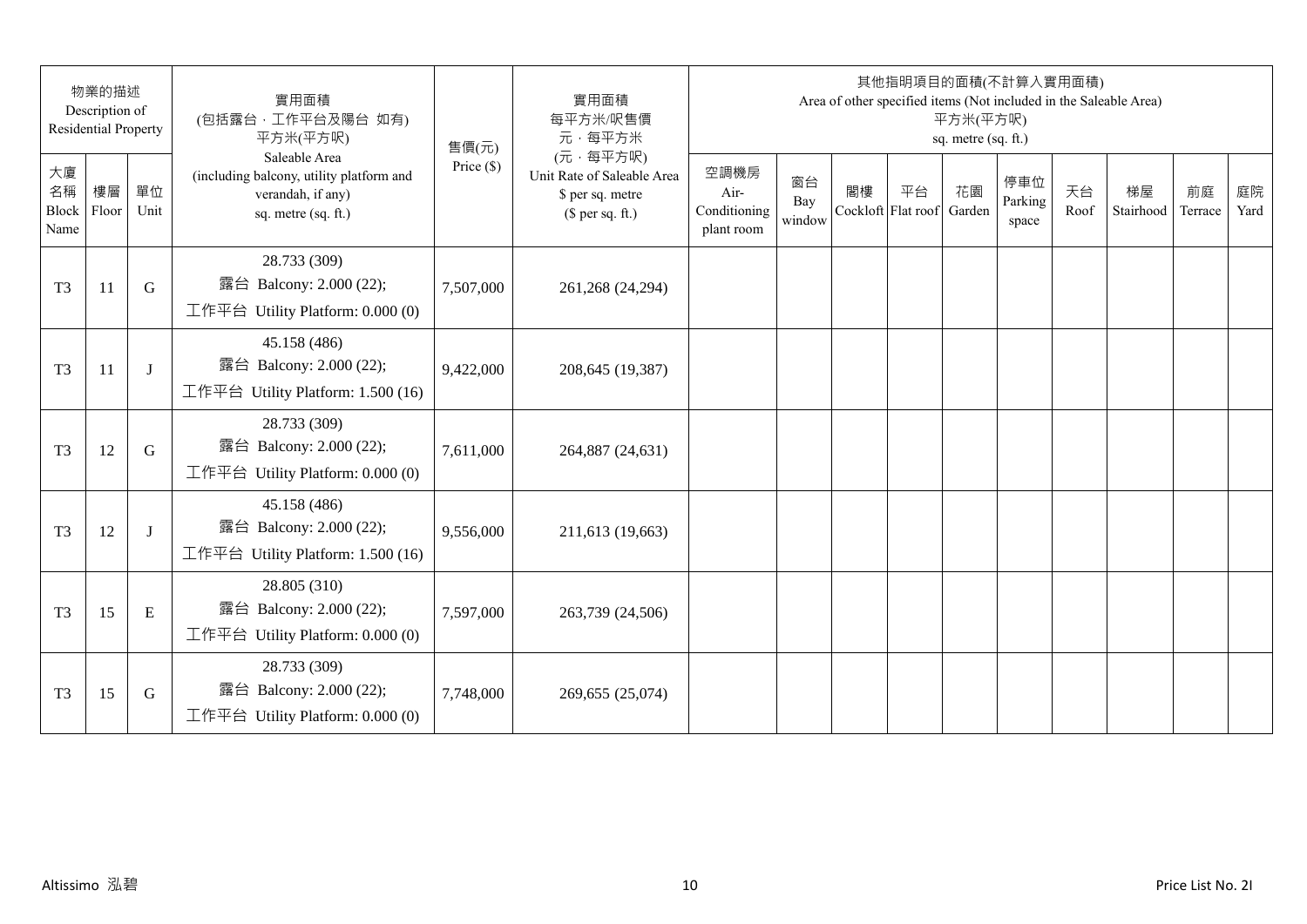| 物業的描述<br>Description of<br><b>Residential Property</b> |    | 實用面積<br>(包括露台,工作平台及陽台 如有)<br>平方米(平方呎) | 售價(元)                                                                                                 | 實用面積<br>每平方米/呎售價<br>元·每平方米 | 其他指明項目的面積(不計算入實用面積)<br>Area of other specified items (Not included in the Saleable Area)<br>平方米(平方呎)<br>sq. metre (sq. ft.) |                                            |                     |    |                          |              |                         |            |                 |               |            |
|--------------------------------------------------------|----|---------------------------------------|-------------------------------------------------------------------------------------------------------|----------------------------|-----------------------------------------------------------------------------------------------------------------------------|--------------------------------------------|---------------------|----|--------------------------|--------------|-------------------------|------------|-----------------|---------------|------------|
| 大廈<br>名稱<br>Block Floor<br>Name                        | 樓層 | 單位<br>Unit                            | Saleable Area<br>(including balcony, utility platform and<br>verandah, if any)<br>sq. metre (sq. ft.) | Price $(\$)$               | (元·每平方呎)<br>Unit Rate of Saleable Area<br>\$ per sq. metre<br>$$$ per sq. ft.)                                              | 空調機房<br>Air-<br>Conditioning<br>plant room | 窗台<br>Bay<br>window | 閣樓 | 平台<br>Cockloft Flat roof | 花園<br>Garden | 停車位<br>Parking<br>space | 天台<br>Roof | 梯屋<br>Stairhood | 前庭<br>Terrace | 庭院<br>Yard |
| T <sub>3</sub>                                         | 15 | J                                     | 45.158 (486)<br>露台 Balcony: 2.000 (22);<br>工作平台 Utility Platform: 1.500 (16)                          | 9,733,000                  | 215,532 (20,027)                                                                                                            |                                            |                     |    |                          |              |                         |            |                 |               |            |
| T <sub>3</sub>                                         | 16 | E                                     | 28.805 (310)<br>露台 Balcony: 2.000 (22);<br>工作平台 Utility Platform: 0.000 (0)                           | 7,737,000                  | 268,599 (24,958)                                                                                                            |                                            |                     |    |                          |              |                         |            |                 |               |            |
| T <sub>3</sub>                                         | 16 | G                                     | 28.733 (309)<br>露台 Balcony: 2.000 (22);<br>工作平台 Utility Platform: 0.000 (0)                           | 7,886,000                  | 274,458 (25,521)                                                                                                            |                                            |                     |    |                          |              |                         |            |                 |               |            |
| T <sub>3</sub>                                         | 16 | H                                     | 44.867 (483)<br>露台 Balcony: 2.000 (22);<br>工作平台 Utility Platform: 1.500 (16)                          | 10,488,000                 | 233,758 (21,714)                                                                                                            |                                            |                     |    |                          |              |                         |            |                 |               |            |
| T <sub>3</sub>                                         | 16 | J                                     | 45.158 (486)<br>露台 Balcony: 2.000 (22);<br>工作平台 Utility Platform: 1.500 (16)                          | 9,914,000                  | 219,540 (20,399)                                                                                                            |                                            |                     |    |                          |              |                         |            |                 |               |            |
| T <sub>3</sub>                                         | 16 | L                                     | 44.887 (483)<br>露台 Balcony: 2.000 (22);<br>工作平台 Utility Platform: 1.500 (16)                          | 9,894,000                  | 220,420 (20,484)                                                                                                            |                                            |                     |    |                          |              |                         |            |                 |               |            |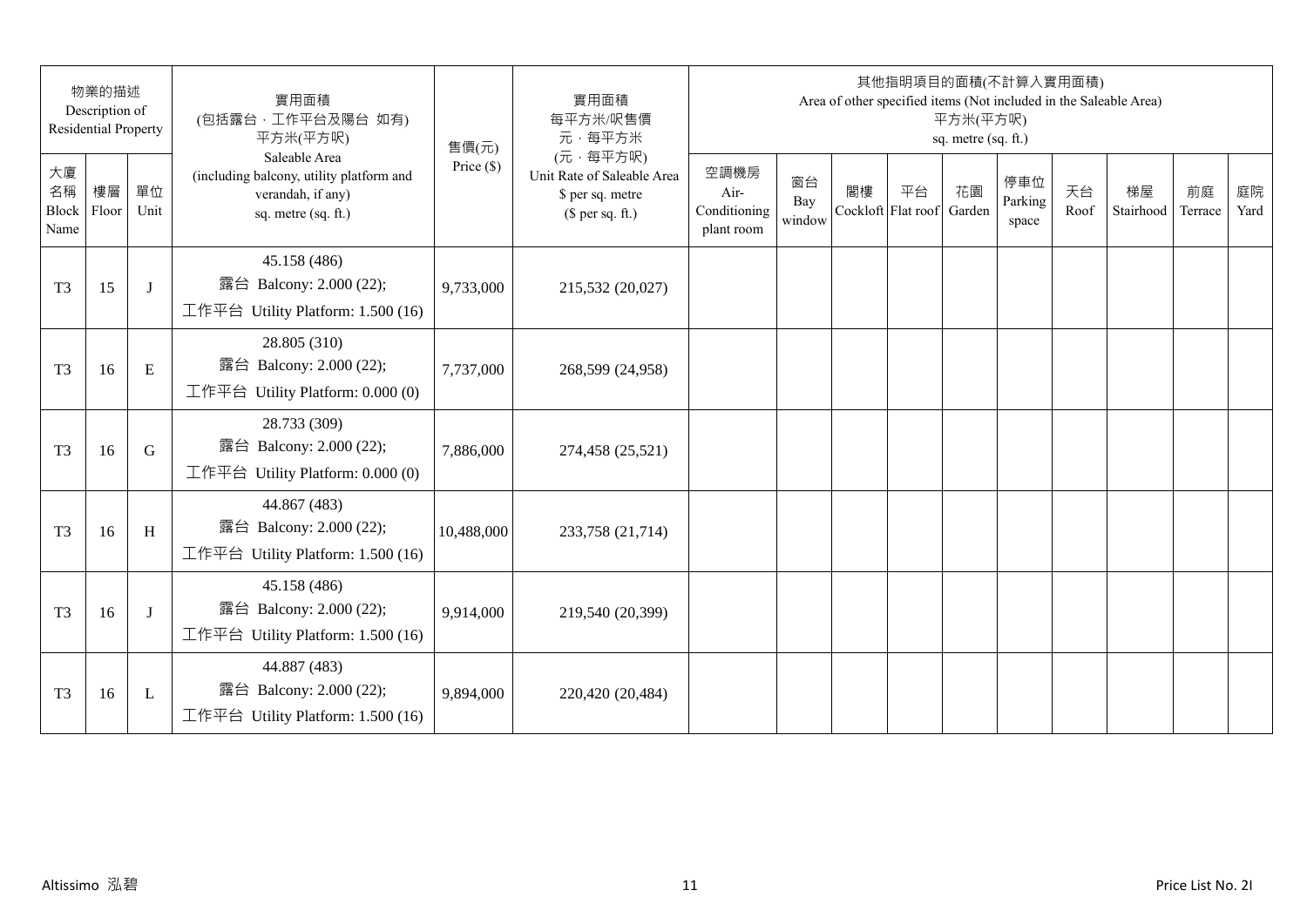| 物業的描述<br>Description of<br>Residential Property |                |              | 實用面積<br>(包括露台,工作平台及陽台 如有)<br>平方米(平方呎)                                                                 | 售價(元)        | 實用面積<br>每平方米/呎售價<br>元·每平方米                                                     | 其他指明項目的面積(不計算入實用面積)<br>Area of other specified items (Not included in the Saleable Area)<br>平方米(平方呎)<br>sq. metre (sq. ft.) |                     |    |                          |              |                         |            |                 |               |            |  |
|-------------------------------------------------|----------------|--------------|-------------------------------------------------------------------------------------------------------|--------------|--------------------------------------------------------------------------------|-----------------------------------------------------------------------------------------------------------------------------|---------------------|----|--------------------------|--------------|-------------------------|------------|-----------------|---------------|------------|--|
| 大廈<br>名稱<br>Block<br>Name                       | 樓層<br>Floor    | 單位<br>Unit   | Saleable Area<br>(including balcony, utility platform and<br>verandah, if any)<br>sq. metre (sq. ft.) | Price $(\$)$ | (元·每平方呎)<br>Unit Rate of Saleable Area<br>\$ per sq. metre<br>$$$ per sq. ft.) | 空調機房<br>Air-<br>Conditioning<br>plant room                                                                                  | 窗台<br>Bay<br>window | 閣樓 | 平台<br>Cockloft Flat roof | 花園<br>Garden | 停車位<br>Parking<br>space | 天台<br>Roof | 梯屋<br>Stairhood | 前庭<br>Terrace | 庭院<br>Yard |  |
| T <sub>5</sub>                                  |                | $\mathbf{J}$ | 48.593 (523)<br>露台 Balcony: 2.000 (22);<br>工作平台 Utility Platform: 0.000 (0)                           | 9,808,000    | 201,840 (18,753)                                                               |                                                                                                                             |                     |    | 5.699<br>(61)            |              |                         |            |                 |               |            |  |
| T <sub>5</sub>                                  | $\overline{7}$ | $\mathbf{F}$ | 28.578 (308)<br>露台 Balcony: 2.000 (22);<br>工作平台 Utility Platform: $0.000(0)$                          | 7,680,000    | 268,738 (24,935)                                                               |                                                                                                                             |                     |    |                          |              |                         |            |                 |               |            |  |
| T <sub>5</sub>                                  | 8              | $\mathbf{F}$ | 28.578 (308)<br>露台 Balcony: 2.000 (22);<br>工作平台 Utility Platform: $0.000(0)$                          | 7,785,000    | 272,412 (25,276)                                                               |                                                                                                                             |                     |    |                          |              |                         |            |                 |               |            |  |
| T <sub>5</sub>                                  | 12             | F            | 28.578 (308)<br>Balcony: 2.000 (22);<br>露台<br>工作平台 Utility Platform: $0.000(0)$                       | 8,061,000    | 282,070 (26,172)                                                               |                                                                                                                             |                     |    |                          |              |                         |            |                 |               |            |  |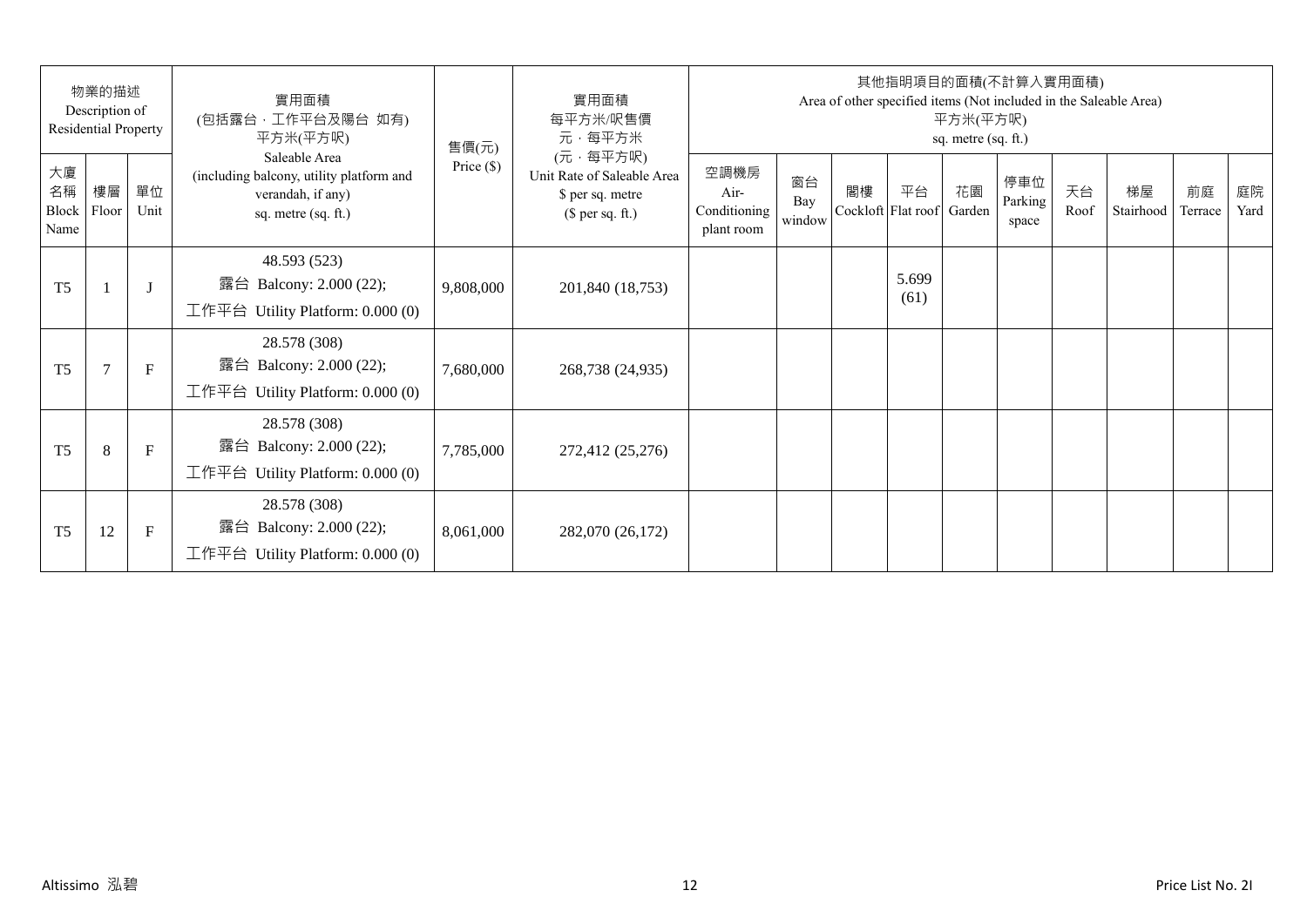### **第三部份:其他資料 Part 3: Other Information**

#### (1) 準買家應參閱發展項目的售樓說明書,以了解該項目的資料。 Prospective purchasers are advised to refer to the sales brochure for the development for information on the development.

### $(2)$  根據《一手住宅物業銷售條例》第 52(1)條及第 53(2)及(3)條,

According to sections 52(1) and 53(2) and (3) of the Residential Properties (First-hand Sales) Ordinance, –

## 第 52(1) 條 / Section 52(1)

在某人就指明住宅物業與擁有人訂立臨時買賣合約時,該人須向擁有人支付售價的 5%的臨時訂金。

A preliminary deposit of 5% of the purchase price is payable by a person to the owner on entering into a preliminary agreement for sale and purchase in respect of the specified residential property with the owner.

### 第 53(2) 條 / Section 53(2)

如某人於某日期訂立臨時買賣合約,並於該日期後的 5 個工作日內,就有關住宅物業簽立買賣合約,則擁有人必須在該日期後的 8 個工作日內,簽立該買賣合約。 If a person executes an agreement for sale and purchase in respect of the residential property within 5 working days after the date on which the person enters into the preliminary agreement for sale and purchase, the owner must execute the agreement for sale and purchase within 8 working days after that date.

## 第 53(3) 條 / Section 53(3)

如某人於某日期訂立臨時買賣合約時,但沒有於該日期後的 5 個工作日內,就有關住宅物業簽立買賣合約,則 – (i) 該臨時合約即告終止;(ii) 有關的臨時訂金即予沒收;及 (iii) 擁 有人不得就該人沒有簽立買賣合約而針對該人提出進一步申索。

If a person does not execute an agreement for sale and purchase in respect of the residential property within 5 working days after the date on which the person enters into the preliminary agreement for sale and purchase-

(i) the preliminary agreement is terminated; (ii) the preliminary deposit is forfeited; and (iii) the owner does not have any further claim against the person for the failure.

### (3) 實用面積及屬該住宅物業其他指明項目的面積是按《一手住宅物業銷售條例》第 8 條及附表二第 2 部的計算得出的。

The saleable area and area of other specified items of the residential property are calculated in accordance with section 8 and Part 2 of Schedule 2 to the Residential Properties(First-hand Sales) Ordinance.<br>(4) (i) 註:在第(4)段中:

- 
- (a) 「售價」指本價單第二部份中所列之住宅物業的售價,而「成交金額」指將於臨時合約中訂明的住宅物業的實際售價。因應不同支付條款 及/或折扣按售價計算得出之價目,皆以進位到最接近的千位數作為成交金額。
- (b) 「工作日」按《一手住宅物業銷售條例》第 2(1)條所定義。
- (c) 「臨時合約」指臨時買賣合約。
- (d) 「正式合約」指正式買賣合約。
- Note: In paragraph (4): (a)
- "price" means the price of the residential property set out in Part 2 of this price list, and "transaction price" means the actual price of the residential property to be set out in PASP. The price obtained after applying the relevant terms of payment and/or applicable discount(s) on the price will be rounded up to the nearest thousand to determine the transaction price.
	- (b) "working day" shall be as defined in section 2(1) of the Residential Properties (First-hand Sales) Ordinance.
	- (c) "PASP" means the Preliminary Agreement for Sale and Purchase.
	- (d) "ASP" means the Agreement for Sale and Purchase.

於簽署臨時合約時,買方須繳付相等於成交金額的 5%作為臨時訂金,請帶備港幣\$100,000 銀行本票以支付部份臨時訂金,抬頭請寫「的近律師行」或"Deacons"。請另備支 票以繳付臨時訂金之餘額。

The purchasers shall pay the preliminary deposit equivalent to 5% of the transaction price upon signing of the PASP. Please bring along a cashiers' order of HK\$100,000 made payable to "Deacons" for payment of part of the preliminary deposit. Please also bring along a cheque for payment of the balance of the preliminary deposit.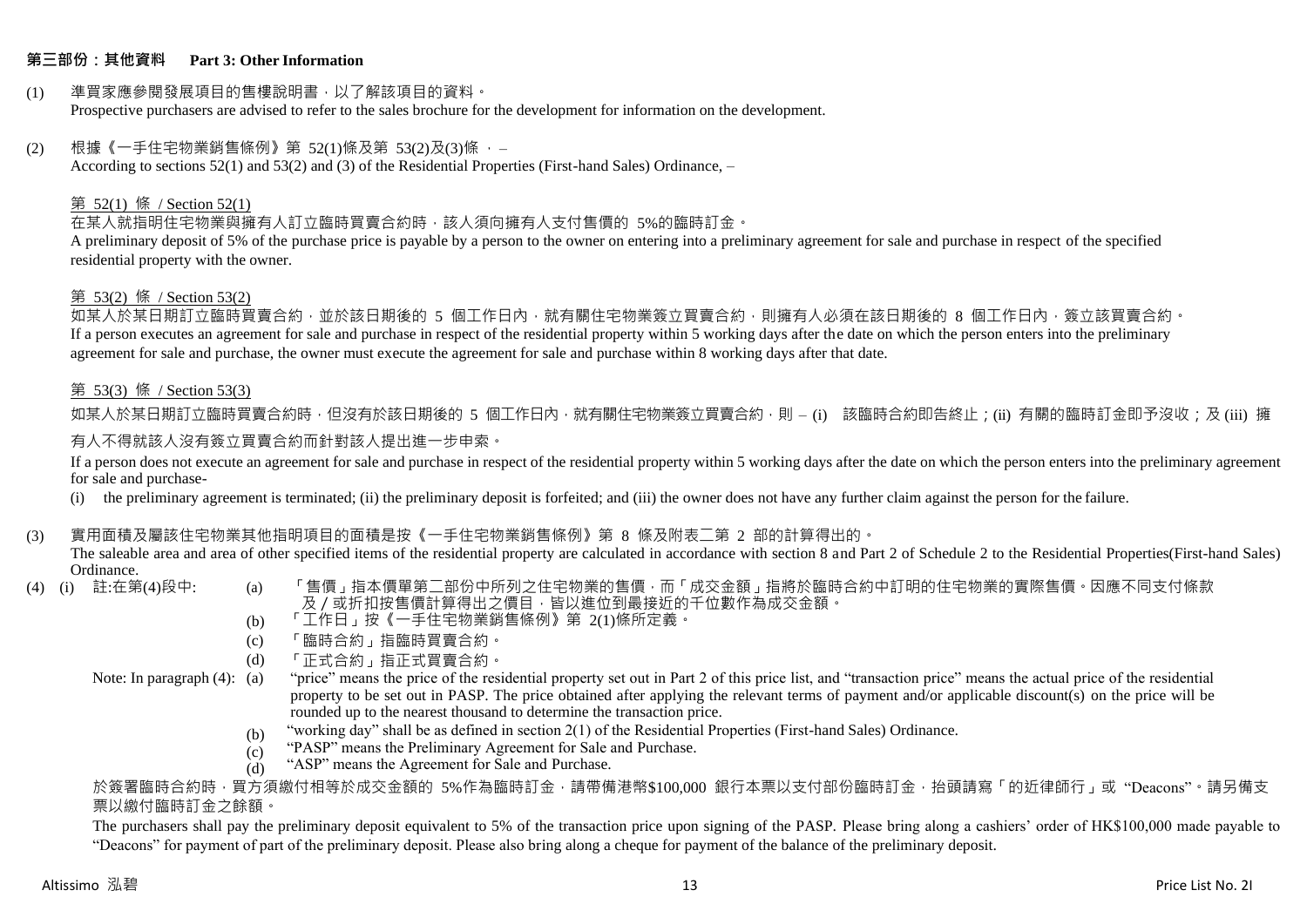- (A) 120 天現金優惠付款計劃 120-day Cash Payment Plan (照售價減 10%) (10% discount from the price)
	- (1) 買方須於簽署臨時合約時繳付相等於成交金額 5% 作為臨時訂金。買方須於簽署臨時合約後 5 個工作日內簽署正式合約。 The purchaser shall pay the preliminary deposit equivalent to 5% of the transaction price upon signing of the PASP. The ASP shall be signed by the purchaser within 5 working days after signing of the PASP.
	- (2) 買方簽署臨時合約後 30 天內再付成交金額 5%作為加付訂金。 A further 5% of the transaction price being further deposit shall be paid by the purchaser within 30 days after signing of the PASP.
	- 成交金額 90% 即成交金額餘款於買方簽署臨時合約後 120 天内或於賣方就其有能力將有關住宅物業有效地轉讓予買方一事向買方發出書面通知的日期後的 14 日內由買方 付清,以較早者為準。

90% of the transaction price being balance of the transaction price shall be paid by the purchaser within 120 days after signing of the PASP or within 14 days after the date of written notification to the purchaser that the vendor is in a position validly to assign the relevant residential property to the purchaser, whichever is earlier.

本付款計劃提供「101 第一按揭貸款」及「101 第二按揭貸款」安排,該安排詳情見第 (4)(iii)(h) 段及第 (4)(iii)(i) 段。 The arrangements of "101 First Mortgage Loan" and "101 Second Mortgage Loan" will be provided under this payment plan. Please see paragraph (4)(iii)(h) and paragraph (4)(iii)(i) for the details of that arrangement.

- (A1) (並無此編號之支付條款)( No Terms of Payment of such numbering)
- (A2) (並無此編號之支付條款)( No Terms of Payment of such numbering)
- (A3) (並無此編號之支付條款)( No Terms of Payment of such numbering)
- (A4) (並無此編號之支付條款)( No Terms of Payment of such numbering)
- (B) (並無此編號之支付條款)( No Terms of Payment of such numbering)
- (C) (並無此編號之支付條款)( No Terms of Payment of such numbering)
- (C1) (並無此編號之支付條款)( No Terms of Payment of such numbering)
- (C2) (並無此編號之支付條款)( No Terms of Payment of such numbering)
- (C3) (並無此編號之支付條款)( No Terms of Payment of such numbering)
- (C4)(並無此編號之支付條款)( No Terms of Payment of such numbering)

#### (C5) 5% 首置建築期付款計劃 5% Easy-pay Stage Payment Plan (照售價減 5%) (5% discount from the price)

(1) 買方須於簽署臨時合約時繳付相等於成交金額 5% 作為臨時訂金。買方須於簽署臨時合約後 5 個工作日內簽署正式合約。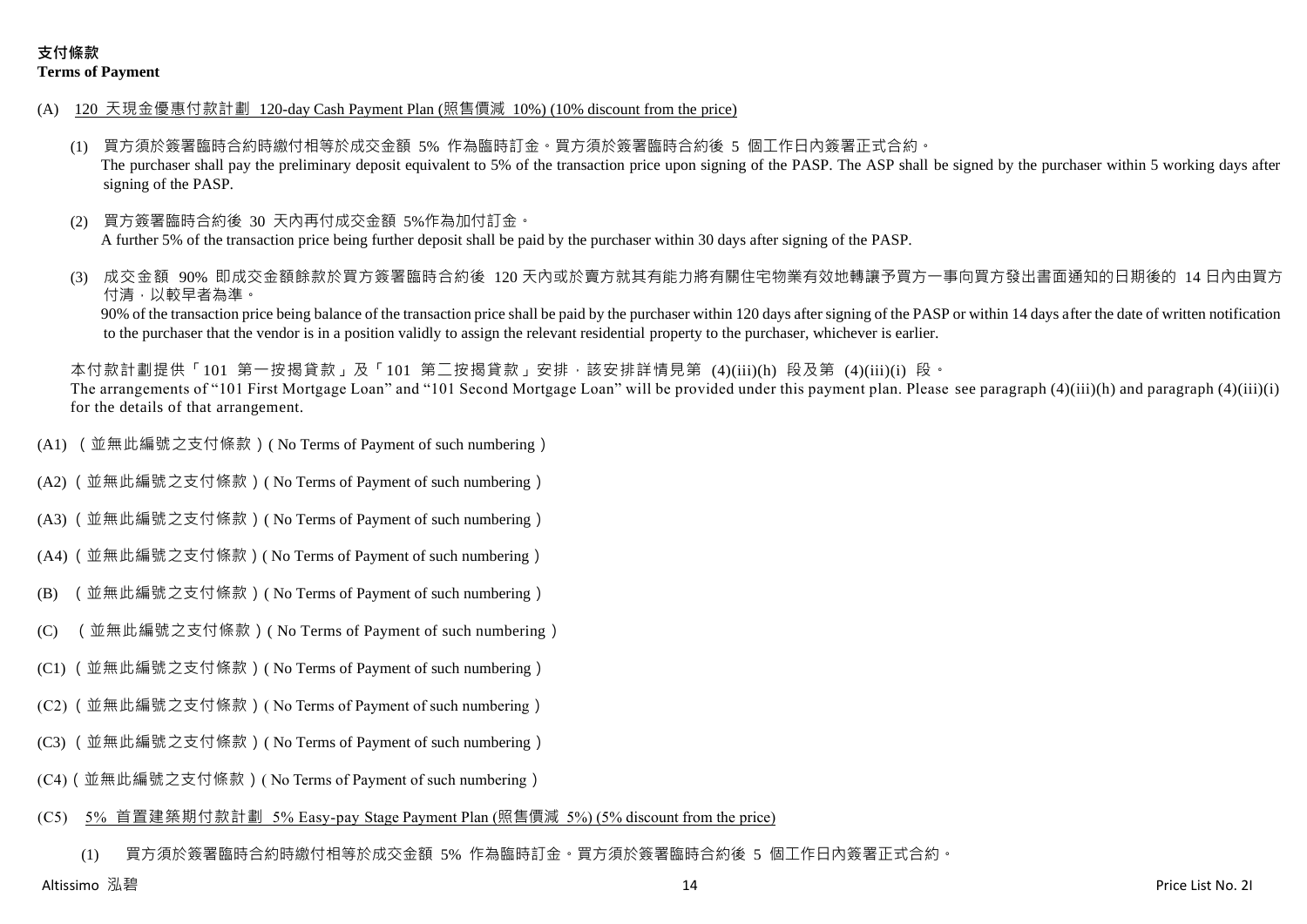The purchaser shall pay the preliminary deposit equivalent to 5% of the transaction price upon signing of the PASP. The ASP shall be signed by the purchaser within 5 working days after signing of the PASP.

- (2) 買方簽署臨時合約後 60 天內再付成交金額 5% 作為加付訂金。 A further 5% of the transaction price being further deposit shall be paid by the purchaser within 60 days after signing of the PASP.
- (3) 買方簽署臨時合約後 90 天內再付成交金額 5% 作為加付訂金。 A further 5% of the transaction price being further deposit shall be paid by the purchaser within 90 days after signing of the PASP.
- (4) 成交金額 85% 即成交金額餘款於賣方就其有能力將有關住宅物業有效地轉讓予買方一事向買方發出書面通知的日期後的 14 日內由買方付清。 85% of the transaction price being balance of the transaction price shall be paid by the purchaser within 14 days after the date of written notification to the purchaser that the vendor is in a position validly to assign the relevant residential property to the purchaser.

本付款計劃提供「101 第一按揭貸款」及「101第 二按揭貸款」安排,該安排詳情見第 (4)(iii)(h) 段及第 (4)(iii)(i) 段。 The arrangements of "101 First Mortgage Loan" and "101 Second Mortgage Loan" will be provided under this payment plan. Please see paragraph (4)(iii)(h) and paragraph (4)(iii)(i) for the details of that arrangement.

- (C6) (並無此編號之支付條款)( No Terms of Payment of such numbering)
- (C7) 2 年無憂回報補貼建築期付款計劃 2 -Year Hassle-free Cash-Return Subsidy Stage Payment Plan (照售價減 1.5%) (1.5% discount from the price)
	- (1) 買方須於簽署臨時合約時繳付相等於成交金額 5% 作為臨時訂金。買方須於簽署臨時合約後 5 個工作日內簽署正式合約。 The purchaser shall pay the preliminary deposit equivalent to 5% of the transaction price upon signing of the PASP. The ASP shall be signed by the purchaser within 5 working days after signing of the PASP.
	- (2) 買方簽署臨時合約後 60 天內再付成交金額 5% 作為加付訂金。 A further 5% of the transaction price being further deposit shall be paid by the purchaser within 60 days after signing of the PASP.
	- (3) 買方簽署臨時合約後 90 天內再付成交金額 5% 作為部份成交金額。 A further 5% of the transaction price being part payment of the transaction price shall be paid by the purchaser within 90 days after signing of the PASP.
	- (4) 成交金額 85% 即成交金額餘款於賣方就其有能力將有關住宅物業有效地轉讓予買方一事向買方發出書面通知的日期後的 14 日內由買方付清。 85% of the transaction price being balance of the transaction price shall be paid by the purchaser within 14 days after the date of written notification to the purchaser that the vendor is in a position validly to assign the relevant residential property to the purchaser.
- (C8) 3 年無憂回報補貼建築期付款計劃 3 -Year Hassle-free Cash-Return Subsidy Stage Payment Plan (照售價減 2%) (2% discount from the price)
	- (1) 買方須於簽署臨時合約時繳付相等於成交金額 5% 作為臨時訂金。買方須於簽署臨時合約後 5 個工作日內簽署正式合約。 The purchaser shall pay the preliminary deposit equivalent to 5% of the transaction price upon signing of the PASP. The ASP shall be signed by the purchaser within 5 working days after signing of the PASP.
	- (2) 買方簽署臨時合約後 60 天內再付成交金額 5% 作為加付訂金。 A further 5% of the transaction price being further deposit shall be paid by the purchaser within 60 days after signing of the PASP.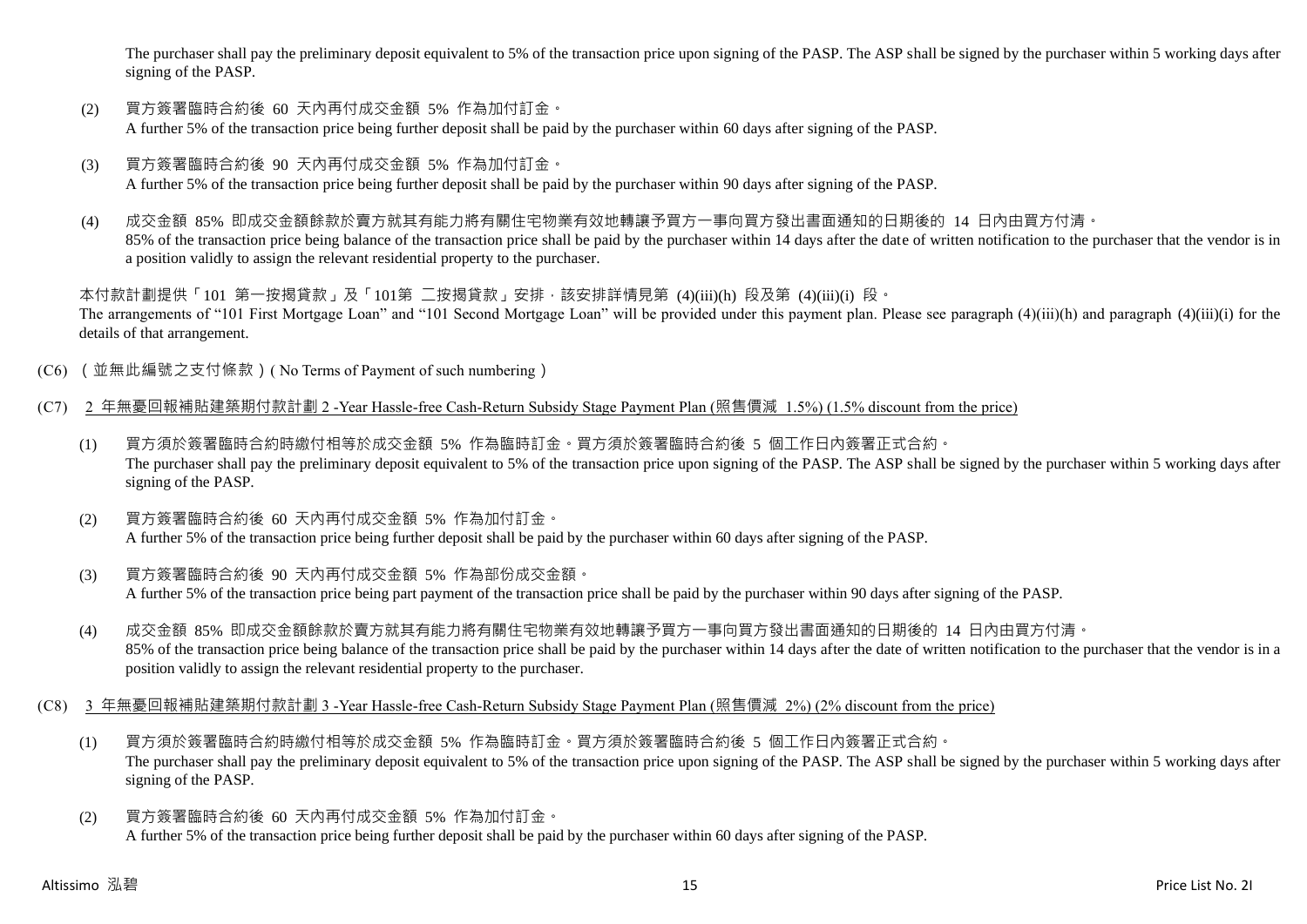(3) 買方簽署臨時合約後 90 天內再付成交金額 5% 作為部份成交金額。

A further 5% of the transaction price being part payment of the transaction price shall be paid by the purchaser within 90 days after signing of the PASP.

(4) 成交金額 85% 即成交金額餘款於賣方就其有能力將有關住宅物業有效地轉讓予買方一事向買方發出書面通知的日期後的 14 日內由買方付清。 85% of the transaction price being balance of the transaction price shall be paid by the purchaser within 14 days after the date of written notification to the purchaser that the vendor is in a position validly to assign the relevant residential property to the purchaser.

# (ii) **售價獲得折扣的基礎**

**The basis on which any discount on the price is available**

- (a) 見 4(i)  $\text{See } 4(i)$ .
- (b) 不適用。 Not applicable.

(c) 「限時置業售價折扣」:於 2020 年 6 月 30 日或之前簽署臨時合約購買本價單中之指明住宅物業之買方可獲額外售價 2%折扣優惠。

(只適用於 5%首置建築期付款計劃、2 年無憂回報補貼建築期付款計劃及 3 年無憂回報補貼建築期付款計劃)

"First Home Purchase Price Discount": An extra 2% discount from the price would be offered to the purchasers who sign the PASP to purchase a specified residential property listed in this price list on or before 30th June 2020.

(Only applicable to 5% Easy-pay Stage Payment Plan, 2 -Year Hassle-free Cash-Return Subsidy Stage Payment Plan and 3 -Year Hassle-free Cash-Return Subsidy Stage Payment Plan)

(d) 員工置業折扣 Staff Purchasing Discount

如買方(或構成買方之任何人士)屬任何「員工合資格人士」,並且沒有委任地產代理就購入住宅物業代其行事,可獲額外 5%售價折扣優惠,折扣優惠受相關公司內部條款約 束。

If the purchaser (or any person comprising the purchaser) is a "Qualified Staff", provided that the purchaser did not appoint any estate agent to act for him/her in the purchase of the residential property, an extra 5% discount on the Price would be offered, subject to the internal regulation of Respective Related Parties.

「員工合資格人士」指碧桂園控股有限公司及其國有限公司及其內屬公司、宏安地產有限公司、位元堂藥業控股有限公司、易易壹金融集團有限公司、中 國農產品交易有限公司或中國建築國際集團及其附屬公司之任何董事、員工及其直系親屬(任何個人的配偶、父母、子女、兄弟及姐妹為該個人之「直系親屬」,惟須提供令 賣方滿意的有關證明文件 以茲證明有關關係,且賣方對是否存在近親關係保留最終決定權)。

"Qualified Staff" means any director or employee (and his/her close family member (a spouse, parent, child, brother and sister of a person is a "close family member" of that person provided that the relevant supporting documents to the satisfaction of the Vendor must be provided to prove the relationship concerned and that the Vendor reserves the final right to decide whether or not such relationship exists)) of any of Country Garden Holdings Company Limited and its subsidiaries, Wang On Group Limited and its subsidiaries, Wang On Properties Limited, Wai Yuen Tong Medicine Holdings Limited, Easy One Financial Group Limited, China Agri-Products Exchange Limited and China State Construction International Holdings Ltd. and its subsidiaries.

買方須在遞交購樓意向登記表格時或前提供令賣方滿意的證據証明其為「員工合資格人士」及(如適用)直系親屬關係,賣方就相關買方是否「員工合資格人士」及(如適 用)存在直系親屬關係有最終決定權,而賣方之決定為最終及對買方具有約束力。

The purchaser shall on or before submission of the Registration of Intent form on the spot provide evidence for proof of being a (if applicable) "Qualified Staff" to the satisfaction of the Vendor and in this respect the Vendor shall have absolute discretion and the Vendor's decision shall be final and binding on the purchaser.

(e) 「管理費」優惠 "Management Fees" Discount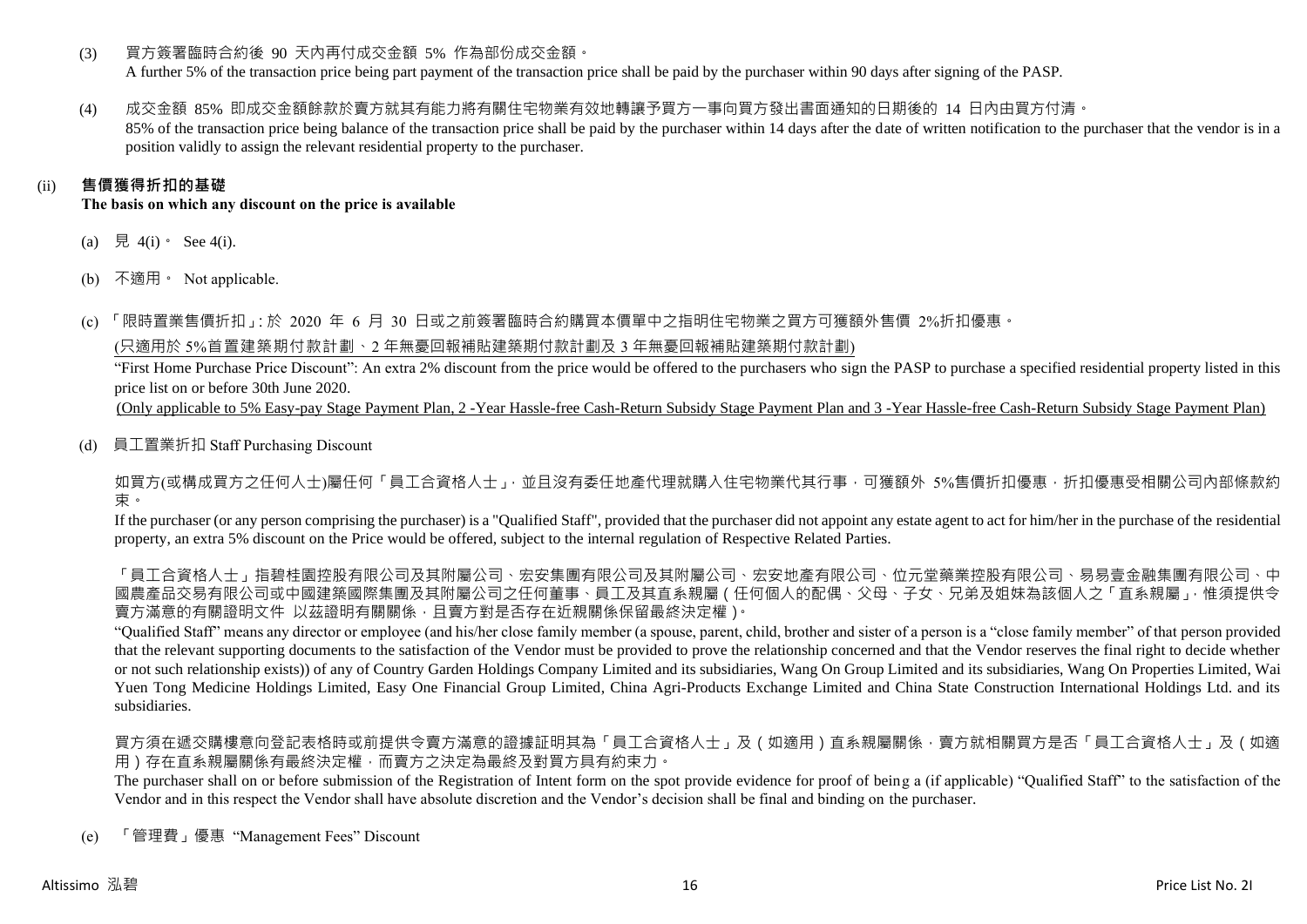於 2020 年 6 月 30 日或之前 · 首 10 名簽署臨時合約購買發展項目住宅物業(不論列於本價單或任何其他價單內)之買方 · 可享有下列售價折扣優惠作為「管理費」優惠: The first ten  $(10)$  purchasers who purchase the specified residential properties in the Development and sign the PASP thereof on or before 30<sup>th</sup> June 2020 (whether the specified residential property is included in this price list or any other price lists) will enjoy the "Management Fees" Discount as listed below as discount on the Price:

- (1) 每個一房住宅物業:港幣 \$98,000;或 For each one-bedroom residential property purchased: HK\$98,000; or
- (2) 每個二房住宅物業住宅物業:港幣 \$138,000;或 For each two-bedroom residential property purchased: HK\$138,000; or
- (3) 每個三房住宅物業住宅物業:港幣 \$218,000。 For each three-bedroom residential property purchased: HK\$218,000.

為免生疑,賣方並不就買方完成買賣後須繳付的管理費金額及其他費用作出任何明示或隱含之要約、陳述、承諾或保證。管理費金額以發展項目管理人決定為準。 For the avoidance of doubt, the Vendor does not make any express or implied representation, promise or warranty in relation to the amount of management fees and other charges payable by the purchases after completion of the sale and purchase. The amount of management shall be subject to the determination by the Manager of the Development.

(f) 「現樓開放月特別優惠」 "Property-Viewing Opening" Discount

於 2020 年 6 月 30 日或之前 · 首 20 名簽署臨時合約購買發展項目住宅物業 ( 不論列於本價單或任何其他價單內 ) 之買方 · 可享有下列售價折扣優惠作為「現樓開放 月特別優惠」優惠:

The first twenty (20) purchasers who purchase the specified residential properties in the Development and sign the PASP thereof on or before 30<sup>th</sup> June 2020 (whether the specified residential property is included in this price list or any other price lists) will enjoy the "Property-Viewing Opening" Discount as listed below as discount on the Price:

- (1) 每個一房住宅物業:港幣 \$66,000;或 For each one-bedroom residential property purchased: HK\$66,000; or
- (2) 每個二房住宅物業住宅物業:港幣 \$88,000;或 For each two-bedroom residential property purchased: HK\$88,000; or
- (3) 每個三房住宅物業住宅物業:港幣 \$168,000。 For each three-bedroom residential property purchased: HK\$168,000.
- (g) "Countrygardenhk" Instagram 帳戶跟隨優惠 "Countrygardenhk" Instagram Account Follows' Discount

凡於簽署臨時買賣合約前跟隨"countrygardenhk" Instagram 帳戶的買家,可獲 1% 售價折扣優惠。 A 1% discount from the Price would be offered to a Purchaser who has followed the "countrygardenhk" Instagram account before signing the Preliminary Agreement for Sale and Purchase.

### (iii) **可就購買發展項目中的指明住宅物業而連帶獲得的任何贈品、財務優惠或利益**

**Any gift, or any financial advantage or benefit, to be made available in connection with the purchase of a specified residential property in the Development**

(a) 見 4(i) 及 4(ii)。 See 4(i) and 4(ii)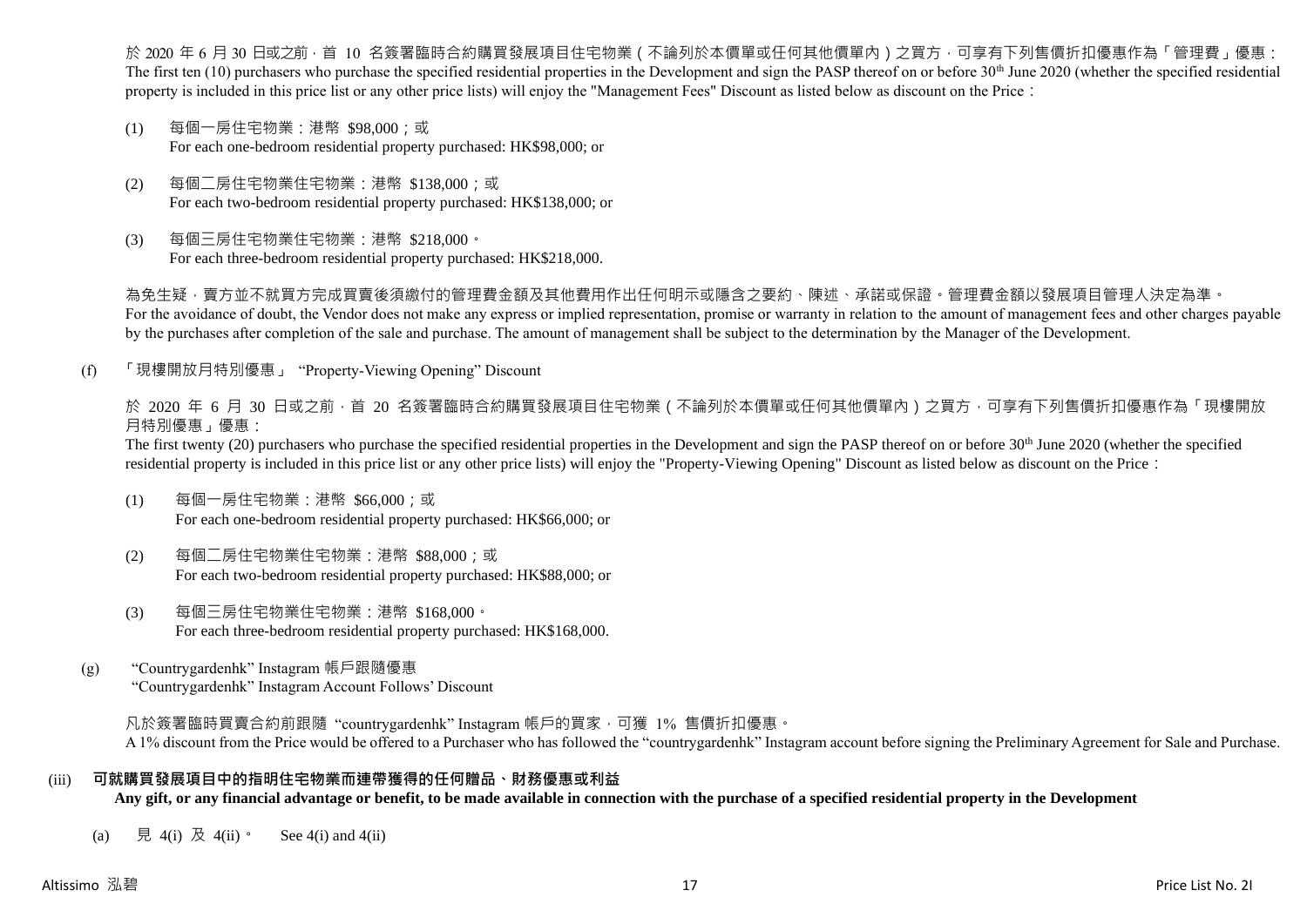(b) 「成交金額 75% 第一按揭」 "First Mortgage for 75% of the transaction price"

# **只適用於第( 4)(i)(A3)、第 (4)(i)(C2) 段及第 (4)(i)(C4) 段之付款計劃。** Only applicable to the payment plan under paragraphs  $(4)(i)(A3)$ ,  $(4)(i)(C2)$  and  $(4)(i)(C4)$ .

買方可向賣方介紹之財務機構或賣方指定的其它公司 (「介紹之第一承按人」) 申請最高達成交金額之 75% 之第一按揭 (「第一按揭貸款」)。第一按揭貸款及其申請受 以下條款及條件規限:

The purchaser may apply to the financial institution referred by the Vendor or any other company designated by the Vendor (the "Referred First Mortgagee") for first mortgage with a maximum loan amount equivalent to 75% of the transaction price (the "First Mortgage Loan"). The First Mortgage and its application are subject to the following terms and conditions:

(1) 買方必須於付清成交金額餘款之日起計最少 60 日前以指定的申請書向介紹之第一承按人申請第一按揭貸款。

The purchaser shall by prescribed form apply to the Referred First Mortgagee for the First Mortgage Loan, not less than 60 days before the due date of payment of the balance of the transaction price.

- (2) 買方須依照介紹之第一承按人之要求提供足夠之入息證明文件。 The purchaser shall provide sufficient proof of income in accordance with the requirements of the Referred First Mortgagee.
- (3) 買方須以所購之發展項目住宅物業之第一衡平法按揭及第一法定按揭作抵押。 The First Mortgage Loan shall be secured by a first equitable mortgage and a first legal mortgage over the residential property in the Development purchased by the purchaser.
- (4) 第一按揭貸款年期最長為 25 年。 The maximum tenor of the First Mortgage Loan shall not exceed 25 years.
- (5) 第一按揭貸款首 24 個月之年利率以介紹之第一承按人引用之最優惠利率 (P) 減 2% (P 2%) 計算。其後的年利率以最優惠利率加 2.375% (P + 2.375%) 計算。P 為 浮動利率,於本價單日期 P 為每年 5.375%。最終按揭利率以介紹之第一承按人審批結果而定,賣方並無就其作出,亦不得被視為就其作出任何不論明示或隱含之陳 述、承諾或保證。

The interest rate of the first 24 months of the First Mortgage Loan shall be Prime Rate (P) quoted by the Referred First Mortgagee minus 2% (P-2%). The interest rate for the rest of the term of the First Mortgage Loan shall be Prime Rate (P) plus 2.375% (P+2.375%). P is subject to fluctuation. P as at the date of this price list is 5.375% per annum. The final mortgage rate will be subject to final approval by the Referred First Mortgagee. No representation, undertaking or warranty, whether express or implied, is given, or shall be deemed to have been given by the Vendor in respect thereof.

(6) 第一按揭貸款之文件必須由介紹之第一承按人指定之律師行辦理,並由買方負責有關律師費用及其他開支。

All legal documents in relation to the First Mortgage Loan must be prepared by the solicitors' firm designated by the Referred First Mortgagee. All legal costs and other expenses incurred shall be paid by the Purchaser.

(7) 買方於決定選擇此安排前,請先向介紹之第一承按人查詢清楚按揭條款及條件、批核條件及申請手續。

The purchaser is advised to enquire with the Referred First Mortgagee on details of the terms and conditions of the mortgage, approval conditions and application procedures of the First Mortgage before choosing this arrangement.

- (8) 第一按揭貸款條款及批核條件僅供參考,介紹之第一承按人保留不時更改第一按揭貸款條款及批核條件的權利。 The terms and conditions and approval conditions of the First Mortgage Loan are for reference only, the Referred First Mortgagee reserves the right to change the terms and conditions and approval conditions of the First Mortgage Loan from time to time as it sees fit.
- (9) 有關第一按揭貸款之批核與否及借貸條款以介紹之第一承按人之最終決定為準,與賣方無關,目於任何情況賣方均無需為此負責。賣方並無或不得被視為就第一按揭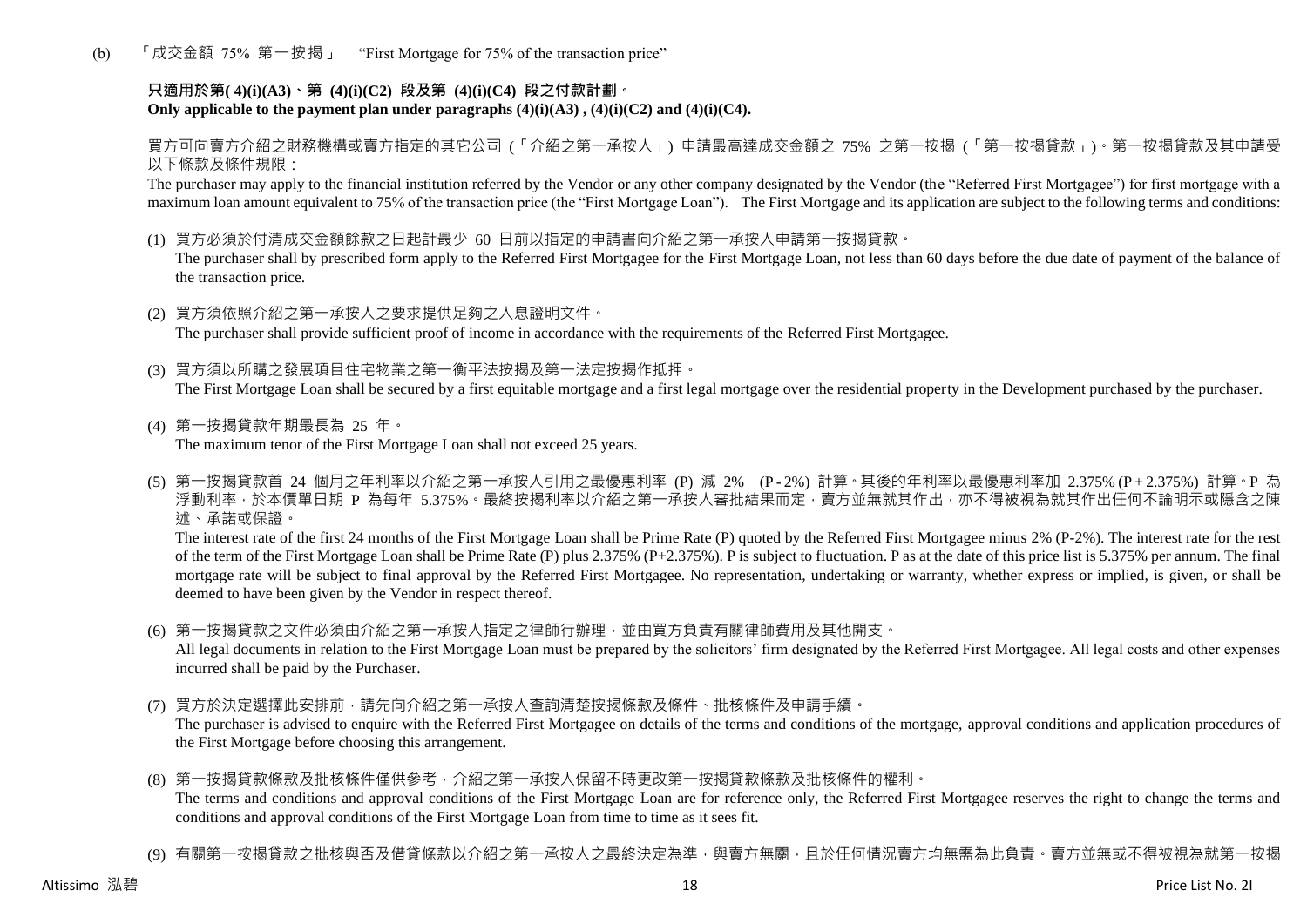貨款之按揭條款及條件以及申請之批核作出任何不論明示或隱含之陳述、承諾或保證。不論貸款獲批與否,買方仍須按正式合約完成交易及付清成交金額餘款。 The terms and conditions and the approval of applications for the First Mortgage Loan are subject to the final decision of the Referred First Mortgagee, and are not related to the Vendor (who shall under no circumstances be responsible therefor). No representation, undertaking or warranty, whether express or implied, is given, or shall be deemed to have been given by Vendor in respect of the terms and conditions and the approval of applications for the First Mortgage Loan. Regardless the First Mortgage Loan is granted or not, the purchaser(s) shall complete the sale and purchase in accordance with the ASP and pay the balance of the transaction price.

(c) 「成交金額 10% 第二按揭」 "Second Mortgage for 10% of the transaction price"

# **只適用於 第(4)(i)(C4) 段之付款計劃。**

**Only applicable to the payment plans under paragraphs (4)(i)(C4).**

買方可向賣方介紹之財務機構或賣方指定的其它公司 (「介紹之第二承按人」) 申請最高達成交額之 10% 之第二按揭,基本條款如下:

The Purchaser may apply to the financial institution referred by the Vendor or any other company designated by the Vendor (the "Referred Second Mortgagee") for second mortgage with a maximum loan amount equivalent to 10% of the transaction price (the "Second Mortgage"). The Second Mortgage and its application are subject to the following terms and conditions:

(1) 買方必須於付清成交金額餘款之日起計最少 60 日前以指定的申請書向介紹之第二承按人申請按揭貸款。

The purchaser(s) shall by prescribed form apply to the Referred Second Mortgagee for mortgage loan, not less than 60 days before the due date of payment of the balance of the transaction price.

- (2) 買方須依照介紹之第二承按人之要求提供足夠之入息證明文件。 The purchaser shall provide sufficient proof of income in accordance with the requirements of the Referred Second Mortgagee.
- (3) 第二按揭貸款年期最長為 5 年或與第一按揭貸款同等年期,以較短者為準 The maximum tenor of second mortgage loan shall be 5 years or the same tenor of first mortgage loan, whichever is the shorter.
- (4) 第二按揭首 24 個月之年利率以介紹之第二承按人引用之最優惠利率 (P) 減 2.75% (P 2.75%) 計算。其後的年利率以最優惠利率 (P) 加 2.375% (P + 2.375%) 計算。 P 為浮動利率,於本價單日期 P 為每年 5.375%。最終按揭利率以介紹之第二承按人審批結果而定,賣方並無就其作出,亦不得被視為就其作出任何不論明示或隱含 之陳述、承諾或保證。

The interest rate of the first 24 months of the Second Mortgage shall be Prime Rate (P) quoted by the Referred Second Mortgagee minus 2.75% (P-2.75%). The interest rate for the rest of the term of the Second Mortgage shall be Prime Rate (P) plus 2.375% (P+2.375%). P is subject to fluctuation. P as at the date of this price list is 5.375% per annum. The final mortgage rate will be subject to final approval by the Referred Second Mortgagee. No representation, undertaking or warranty, whether express or implied, is given, or shall be deemed to have been given by the Vendor in respect thereof.

- (5) 第二按揭貸款最高金額為成交金額的 10%,惟第一按揭貸款及第二按揭貸款總金額不可超過成交金額或有關住宅物業的估價 (以較低者為準) 的 85%。 The maximum second mortgage loan amount shall be 10% of the transaction price, but the total amount of the first mortgage loan and the second mortgage loan together shall not exceed 85% of the transaction price or the valuation of the relevant residential property, whichever is the lower.
- (6) 第一按揭貸款銀行須為介紹之第二承按人所指定之銀行,買方並須首先得到該銀行書面同意辦理第二按揭貸款。 The first mortgagee bank shall be one which is nominated by the Referred Second Mortgagee. The purchaser(s) shall obtain the prior written consent from the first mortgagee bank for the application of second mortgage loan.
- (7) 第一按揭貸款及第二按揭貸款申請將由有關承按機構獨立處理。

The applications for first mortgage loan and the second mortgage loan will be processed by the relevant mortgagees independently.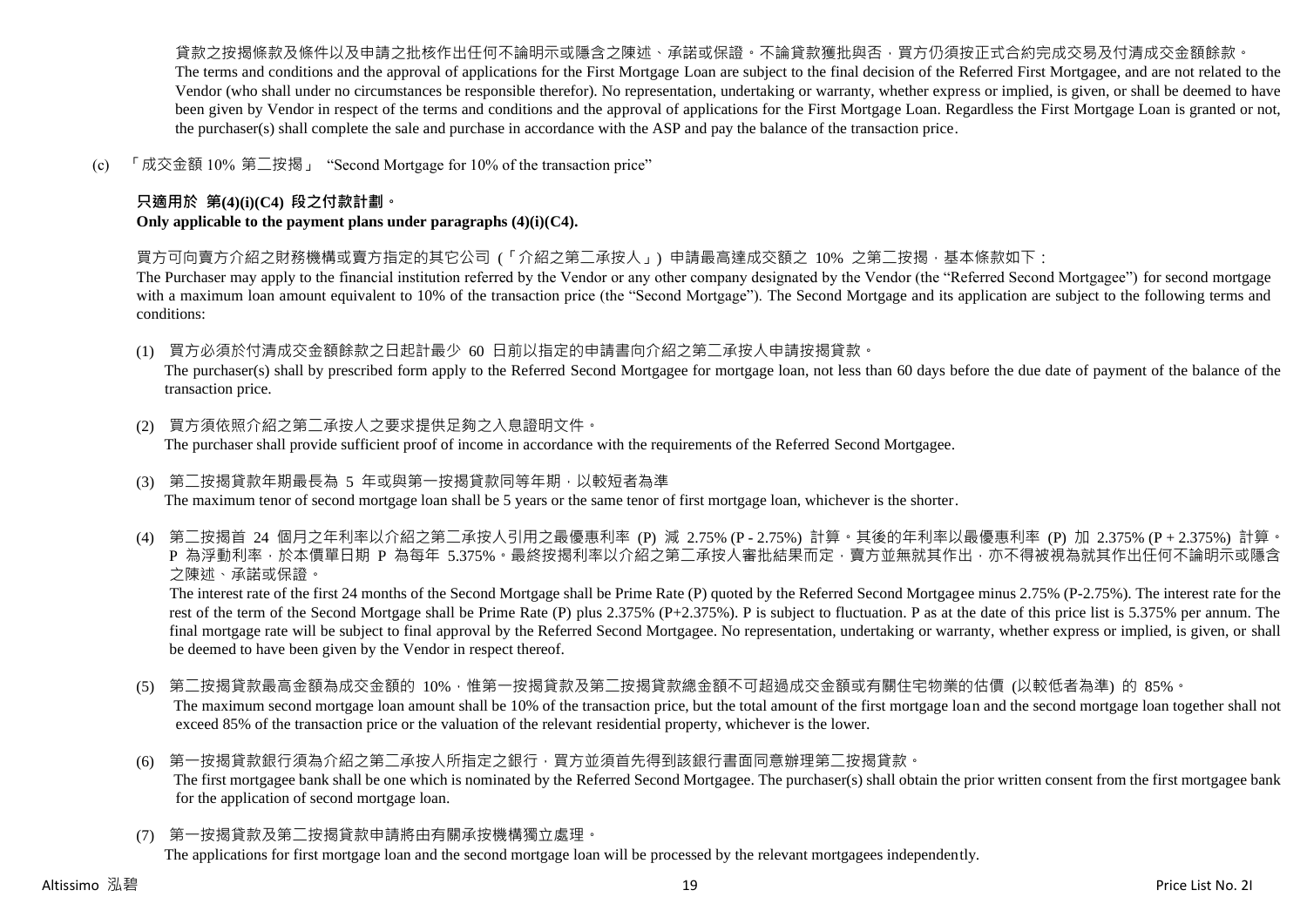(8) 所有第二按揭貸款及其相關擔保之法律文件必須由介紹之第二承按人指定律師行辦理,買方及其擔保人 (如有) 須支付所有第二按揭貸款及其擔保相關之律師費及雜 費。

All legal documents of the second mortgage loan and its related guarantee shall be handled by the solicitors designated by the Referred Second Mortgagee and all legal costs and disbursement relating thereto shall be borne by the purchaser(s) and his/her/their guarantor(s) (if any).

(9) 第二按揭貸款批出與否及其條款,介紹之第二承按人有最終決定權,其決定與賣方無關,賣方亦無需為此負責。不論貸款獲批與否,買方仍須按正式合約完成交易及付 清成交金額餘款。

The approval or disapproval of the second mortgage loan and terms thereof are subject to the final decision of the Referred Second Mortgagee. The decision is not related to the vendor and the vendor shall not be responsible therefor. Regardless the loan is granted or not, the purchaser(s) shall complete the sale and purchase in accordance with the ASP and pay the balance of the transaction price.

(10) 第二按揭貸款受其他條款及細則約束。

The second mortgage loan is subject to other terms and conditions.

(d) 「成交金額 30% 第二按揭」 "Second Mortgage for 30% of the transaction price"

#### **只適用於第 (4)(i)(C6) 段之付款計劃。 Only applicable to the payment plans under paragraphs (4)(i)(C6).**

買方可向賣方介紹之財務機構或賣方指定的其它公司 (「介紹之第二承按人」) 申請最高達成交額之 30% 之第二按揭 · 基本條款如下:

The Purchaser may apply to the financial institution referred by the Vendor or any other company designated by the Vendor (the "Referred Second Mortgagee") for second mortgage with a maximum loan amount equivalent to 30% of the transaction price (the "Second Mortgage"). The Second Mortgage and its application are subject to the following terms and conditions:

(1) 買方必須於付清成交金額餘款之日起計最少 60 日前以指定的申請書向介紹之第二承按人申請按揭貸款。

The purchaser(s) shall by prescribed form apply to the Referred Second Mortgagee for mortgage loan, not less than 60 days before the due date of payment of the balance of the transaction price.

- (2) 買方須依照介紹之第二承按人之要求提供足夠之入息證明文件。 The purchaser shall provide sufficient proof of income in accordance with the requirements of the Referred Second Mortgagee.
- (3) 第二按揭貸款年期最長為 5 年或與第一按揭貸款同等年期,以較短者為準 The maximum tenor of second mortgage loan shall be 5 years or the same tenor of first mortgage loan, whichever is the shorter.
- (4) 第二按揭首 24 個月之年利率以介紹之第二承按人引用之最優惠利率 (P) 減 2.75% (P 2.75%) 計算。其後的年利率以最優惠利率 (P) 加 2.375% (P + 2.375%) 計算。 P 為浮動利率,於本價單日期 P 為每年 5.375%。最終按揭利率以介紹之第二承按人審批結果而定,賣方並無就其作出,亦不得被視為就其作出任何不論明示或隱含 之陳述、承諾或保證。

The interest rate of the first 24 months of the Second Mortgage shall be Prime Rate (P) quoted by the Referred Second Mortgagee minus 2.75% (P-2.75%). The interest rate for the rest of the term of the Second Mortgage shall be Prime Rate (P) plus 2.375% (P+2.375%). P is subject to fluctuation. P as at the date of this price list is 5.375% per annum. The final mortgage rate will be subject to final approval by the Referred Second Mortgagee. No representation, undertaking or warranty, whether express or implied, is given, or shall be deemed to have been given by the Vendor in respect thereof.

(5) 第二按揭貸款最高金額為成交金額的 30%,惟第一按揭貸款及第二按揭貸款總金額不可超過成交金額或有關住宅物業的估價 (以較低者為準) 的 80%。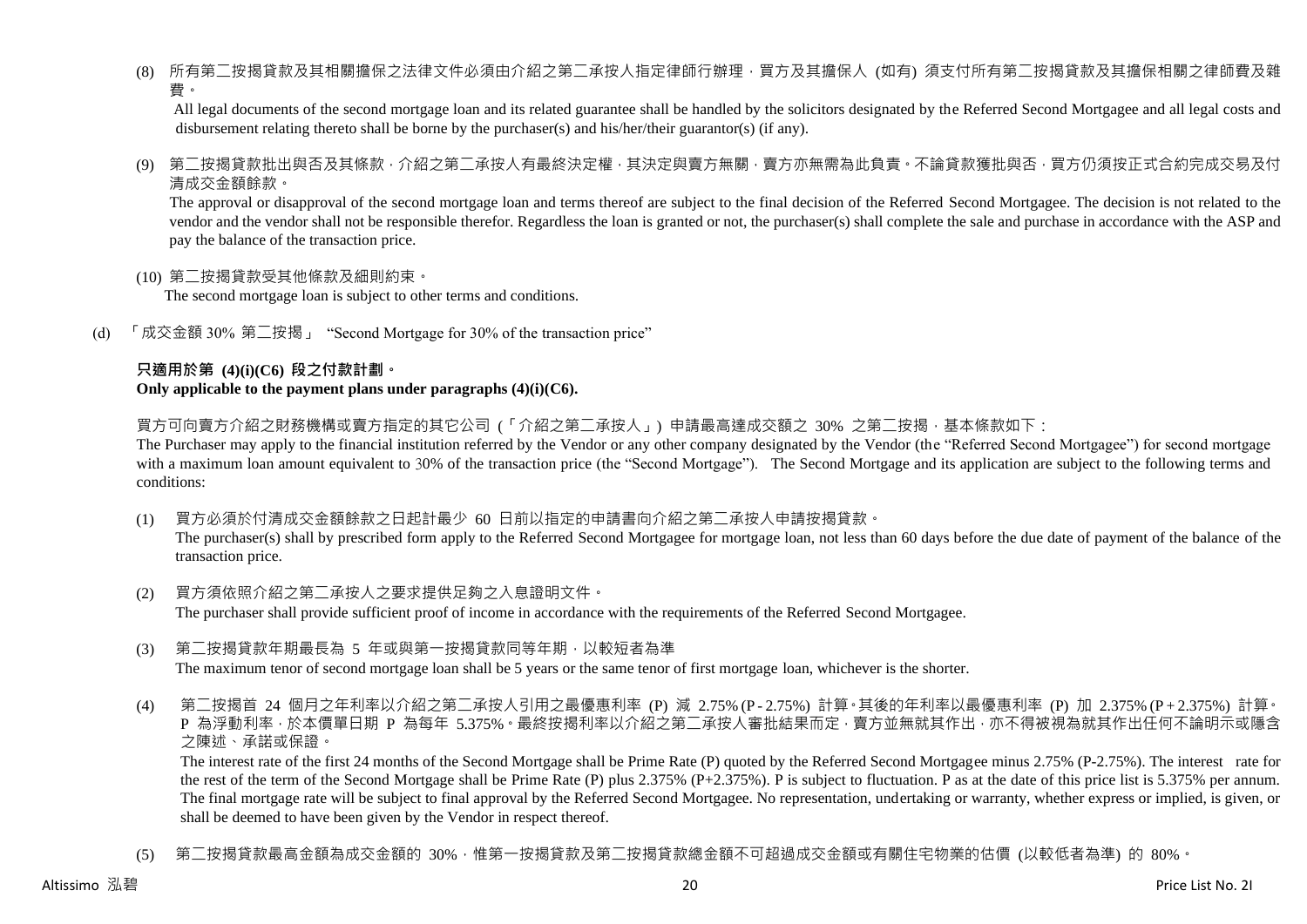The maximum second mortgage loan amount shall be 30% of the transaction price, but the total amount of the first mortgage loan and the second mortgage loan together shall not exceed 80% of the transaction price or the valuation of the relevant residential property, whichever is the lower.

(6) 第一按揭貸款銀行須為介紹之第二承按人所指定之銀行,買方並須首先得到該銀行書面同意辦理第二按揭貸款。

The first mortgagee bank shall be one which is nominated by the Referred Second Mortgagee. The purchaser(s) shall obtain the prior written consent from the first mortgagee bank for the application of second mortgage loan.

(7) 第一按揭貸款及第二按揭貸款申請將由有關承按機構獨立處理。 The applications for first mortgage loan and the second mortgage loan will be processed by the relevant mortgagees independently.

(8) 所有第二按揭貸款及其相關擔保之法律文件必須由介紹之第二承按人指定律師行辦理,買方及其擔保人 (如有) 須支付所有第二按揭貸款及其擔保相關之律師費及雜 費。

All legal documents of the second mortgage loan and its related guarantee shall be handled by the solicitors designated by the Referred Second Mortgagee and all legal costs and disbursement relating thereto shall be borne by the purchaser(s) and his/her/their guarantor(s) (if any).

(9) 第二按揭貸款批出與否及其條款,介紹之第二承按人有最終決定權,其決定與賣方無關,賣方亦無需為此負責。不論貸款獲批與否,買方仍須按正式合約完成交易及 付清成交金額餘款。

The approval or disapproval of the second mortgage loan and terms thereof are subject to the final decision of the Referred Second Mortgagee. The decision is not related to the vendor and the vendor shall not be responsible therefor. Regardless the loan is granted or not, the purchaser(s) shall complete the sale and purchase in accordance with the ASP and pay the balance of the transaction price.

- (10) 第二按揭貸款受其他條款及細則約束。 The second mortgage loan is subject to other terms and conditions.
- (e) 「首 2 年每年 3 厘回報補貼優惠」 "First Two Year Return Subsidy at 3% p.a. Benefit "

# **只適用於選擇支付計劃 (4)(i)(C7) 的買方。**

### **Only applicable to the payment plans under paragraphs (4)(i)(C7).**

受限於相關交易文件條款及條件 (包括但不限於買方須依照買賣合約訂定的日期付清每一期樓款及售價餘款#,由完成買賣日翌日起計為期 2 年,買方每月可獲一筆現金 補貼,每月補貼金額相等於售價乘以 3% 除以 12。於上述補貼期間,現金補貼將於每月的第一個工作天存入買方於香港持牌銀行開立之戶口 (或以其他由賣方決定的方 式支付)。

Subject to the terms and conditions of the relevant transaction documents (including without limitation that the Purchaser shall settle each part payment and the balance of the Purchase Price<sup>#</sup> according to the respective dates stipulated in the agreement for sale and purchase), monthly subsidy will be given to the Purchaser for a two-year period from the date immediately after the Completion Date. The amount of the monthly subsidy is equivalent to the Purchase Price times 3% divide by 12 months. The monthly subsidy will be deposited directly into the purchaser's bank account maintained with a licenced bank in Hong Kong (or in any other manner as the Vendor may decide) on the 1st working day of each calendar month during the aforesaid subsidy period.

- 以賣方代表律師實際收到款項日期計算
- # the actual date of payment(s) received by the Vendor's solicitors shall be considered as the date of settlement of payment by the Purchaser.
- (f) 「首 3 年每年 2 厘回報補貼優惠」 "First Three Year Return Subsidy at 2% p.a. Benefit "

# **只適用於選擇支付計劃 (4)(i)(C8) 的買方。**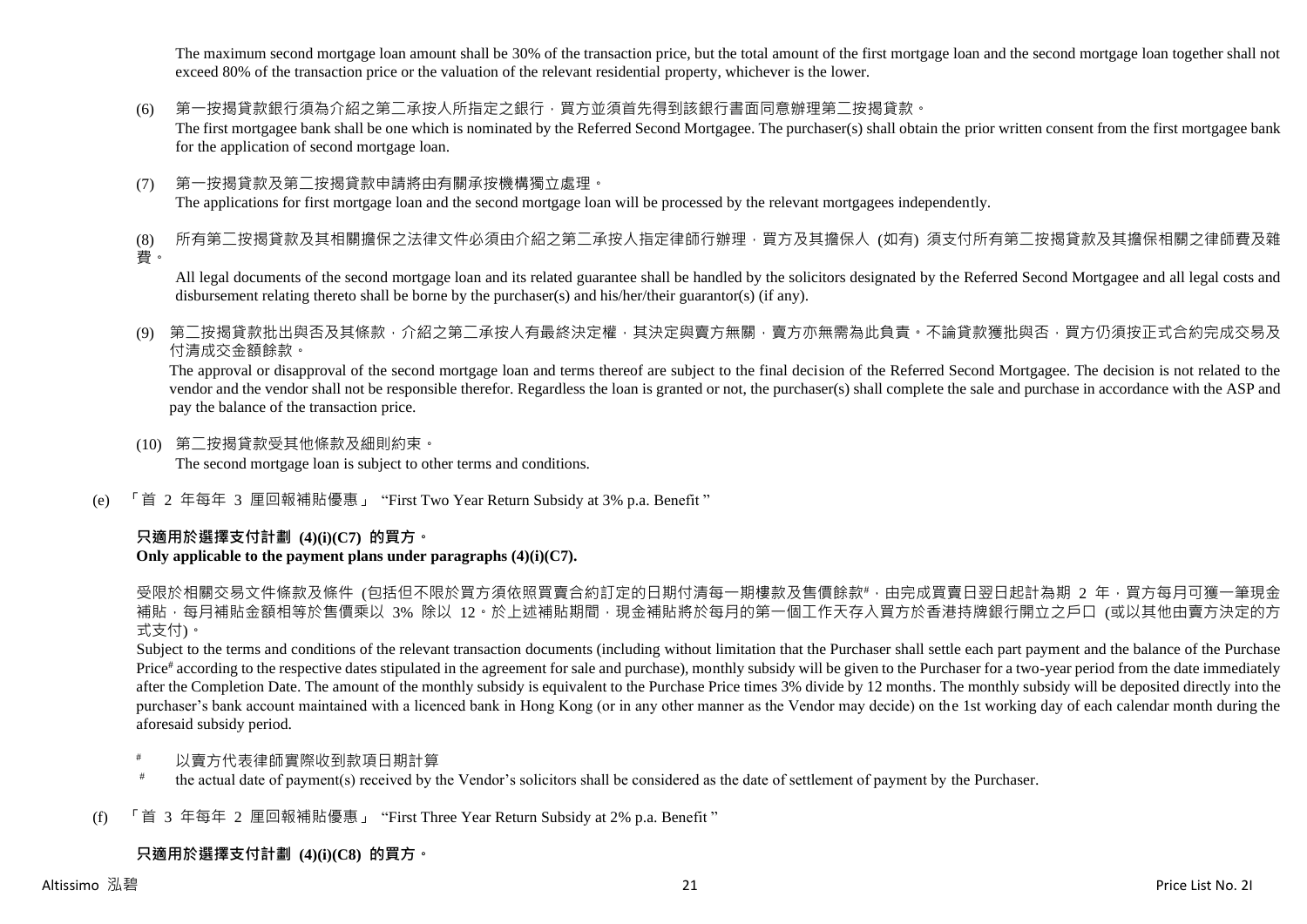### **Only applicable to the payment plans under paragraphs (4)(i)(C8).**

受限於相關交易文件條款及條件 (包括但不限於買方須依照買賣合約訂定的日期付清每一期樓款及售價餘款#,由完成買賣日翌日起計為期 3 年,買方每月可獲一筆現金 補貼,每月補貼金額相等於售價乘以 2% 除以 12。於上述補貼期間,現金補貼將於每月的第一個工作天存入買方於香港持牌銀行開立之戶口 (或以其他由賣方決定的方 式支付)。

Subject to the terms and conditions of the relevant transaction documents (including without limitation that the Purchaser shall settle each part payment and the balance of the Purchase Price<sup>#</sup> according to the respective dates stipulated in the agreement for sale and purchase), monthly subsidy will be given to the Purchaser for a three-year period from the date immediately after the Completion Date. The amount of the monthly subsidy is equivalent to the Purchase Price times 2% divide by 12 months. The monthly subsidy will be deposited directly into the purchaser's bank account maintained with a licenced bank in Hong Kong (or in any other manner as the Vendor may decide) on the 1st working day of each calendar month during the aforesaid subsidy period.

- 以賣方代表律師實際收到款項日期計算
- # the actual date of payment(s) received by the Vendor's solicitors shall be considered as the date of settlement of payment by the Purchaser.

## (g) 提前收樓裝修優惠 Early Occupation for Fitting-out Benefit

買方可選擇獲取提前收樓裝修優惠 (「該優惠」)。買方如決定選擇獲取該優惠,在付清全部成交金額的前提下,可於 2020 年 8 月 1 日或之後向賣方提出書面申請該優惠。 在賣方批准申請後,買方須簽署有關在所購住宅物業買賣成交前佔用該物業之許可協議(「許可協議」)(格式及內容由賣方訂明,買方不得要求任何修改),主要條款如下: The Purchaser may opt for obtaining the Early Occupation for Fitting-out Benefit (the "Benefit"). If the Purchaser decides to opt for obtaining the Benefit, then on the condition that the Purchaser has fully paid all the transaction price, the Purchaser may submit written application to the Vendor for the Benefit on or after 1<sup>st</sup> August 2020. Once the application is approved by the Vendor, the Purchaser shall execute a Licence Agreement (the "Licence Agreement") for occupation of the residential property purchased before completion of sale and purchase of the same (in such form and substance as the Vendor may prescribe and the Purchaser shall not request any amendment thereto), the principal terms of which are as follows:

(1) 許可佔用期由賣方就有關發展項目之佔用許可證已發出且賣方能將該住宅物業交予買方一事向買方發出書面通知的日期後第 60 日開始,至該住宅物業買賣之成交日期 為止;

The licence period shall commence from the 60<sup>th</sup> day after the date of the Vendor's written notice to the Purchaser that the Occupation Permit in respect of the Development has been issued and that the Vendor is in a position to hand over the residential property to the Purchaser, and until the date of completion of sale and purchase of the residential property;

(2) 許可佔用期内,買方只可就該住宅物業進行裝修工程。買方不得遷入居住該住宅物業,亦不得容許或容忍他人遷入居住該住宅物業。 The user of the residential property during the licence period shall be limited to fitting-out works of the residential property only. The Purchaser shall not reside in the residential property nor shall permit or suffer other person(s) to reside therein.

- (3) 許可佔用期之許可費用金額為港幣 10 元,於簽署許可協議時支付。 The licence fee during the licence period shall be HK\$10.00, payable upon signing of the Licence Agreement.
- 
- (4) 買方必須負責繳付許可協議之印花稅裁定費及印花稅 (如有)、準備和簽署許可協議所需之所有律師費。賣方將負責繳付許可佔用期內該住宅物業之管理費、差餉、地 租、公用事業服務收費、公用事業服務按金及其它開支等(如有)。

The Purchaser shall be responsible to pay for the stamp duty adjudication fee and stamp duty (if any) on the Licence Agreement, the legal costs for the preparation and execution of the Licence Agreement. The Vendor will be responsible to pay for the management fees, government rates and rents, utilities charges, utilities deposits and all other outgoings, etc. (if any) of the residential property during the licence period.

#### 詳情以相關交易文件條款作準。

Subject to the terms and conditions of the relevant transaction documents.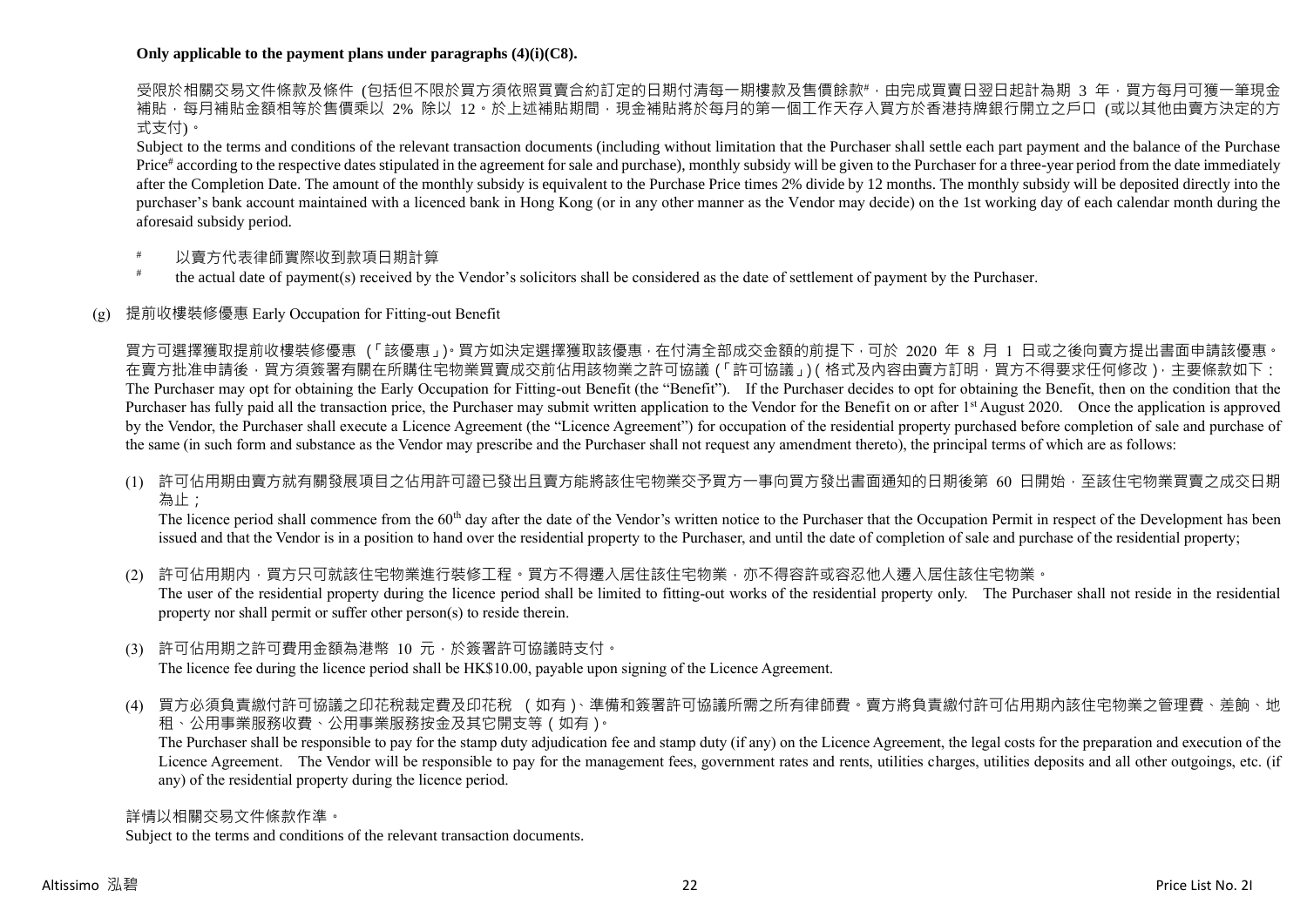## **只適用於成交金額不少於港幣10,000,000元,及選用第 (4)(i)(A) 段或第 (4)(i)(C5) 段之付款計劃。**

**Only applicable to the transaction price not less than HK\$10,000,000, and payment plans under paragraphs (4)(i)(A) or payment plans under paragraphs (4)(i)(C5) .**

### **只適用於屬自然人的買方。**

### **Only applicable to purchasers who are natural persons.**

買方可向賣方介紹之財務機構或賣方指定的其它公司 (「介紹之第一承按人」) 申請最高達成交金額之 70% 之第一按揭 (「101 第一按揭貸款」)。101 第一按揭貸款及其申 請受以下條款及條件規限:

The purchaser may apply to the financial institution referred by the Vendor or any other company designated by the Vendor (the "Referred First Mortgagee") for first mortgage with a maximum loan amount equivalent to 70% of the transaction price (the "101 First Mortgage Loan"). 101 First Mortgage Loan and its application are subject to the following terms and conditions:

(1) 買方必須於買賣合約內訂明的付清成交金額餘額之日前最少 75 日書面向介紹之第一承按人申請 101 第一按揭貸款。

The purchaser shall make a written application to the Referred First Mortgagee for 101 First Mortgage Loan not less than 75 days before the date of settlement of the balance of the transaction price as specified in the agreement for sale and purchase.

(2) 如買方選用 (4)(i)(A) 段之付款計劃並申請 101 第一按揭貸款,成交金額將會增加 3.5%,買方必須於申請時向賣方繳付 (a) 截至申請日期當日按照買賣合約訂明及按新 成交金額計算之應付部份與 (b) 原來成交金額已付部份之差額;如買方選用 (4)(i)(C5) 段之付款計劃並申請 101 第一按揭貸款,成交金額將會增加 2%,買方必須於申請 時向賣方繳付 (a) 截至申請日期當日按照買賣合約訂明及按新成交金額計算之應付部份與 (b) 原來成交金額已付部份之差額。為免存疑,更改後之成交金額將以進位到最 接近的千位數計算。買方亦須就此簽立一份有關住宅物業之補充合約以更改成交金額及支付條款,有關之律師費用及雜費概由買方負責。 If payment plan under paragraph  $(4)(i)(A)$  is opted by the purchaser and the purchaser applies for the 101 First Mortgage Loan, the transaction price shall be increased by 3.5% and

the difference between (a) amount payable under the ASP calculated by reference to the new transaction price as at the date of application and (b) amount of original transaction price paid by the purchaser shall be payable by the purchaser to the Vendor upon application. If payment plan under paragraph  $(4)(i)(C5)$  is opted by the purchaser and the purchaser applies for the 101 First Mortgage Loan, the transaction price shall be increased by 2% and the difference between (a) amount payable under the ASP calculated by reference to the new transaction price as at the date of application and (b) amount of original transaction price paid by the purchaser shall be payable by the purchaser to the Vendor upon application. For avoidance of doubt, the new transaction price will be rounded up to the nearest thousand. The purchaser shall also sign a supplemental agreement in respect of the residential property to vary the transaction price and the terms of payment, all relevant legal costs and disbursements of which shall be borne by the purchaser solely.

(3) 如買方最終並無選用「101 第一按揭貸款」,買方可在住宅物業買賣成交後 1 個月内向賣方遞交書面申請成交金額回贈,賣方將會在收到買方之書面申請後 1 個月内給予 買方同等金額之成交金額回贈。

If the Purchaser eventually does not utilize the 101 First Mortgage Loan, the purchaser may, within 1 month after completion of sale and purchase of the residential property, submit a written application to the Vendor for a transaction price rebate. The Vendor will provide to the purchaser the transaction price rebate in the amount equivalent to the said part payment within 1 month after receiving the written application from the purchaser..

(4) 101 第一按揭貸款的最高金額為成交金額的 70% (若買方為香港永久性居民) 或 60% (若買方為非香港永久性居民),貸款金額不可超過應繳付之成交金額餘額。介紹之第 一承按人因應買方及其擔保人 (如適用) 的信貸評估,對實際批出予買方的貸款金額作出決定。

The maximum 101 First Mortgage Loan amount shall be 70% of the transaction price (if purchaser is Hong Kong permanent residents) or 60% of the transaction price (if purchaser is not Hong Kong permanent residents), provided that the loan amount shall not exceed the balance of the transaction price payable. The Referred First Mortgagee will decide the loan amount to be granted to the purchaser after considering the result of the credit assessment of the purchaser and his guarantor (if applicable).

(5) 101 第一按揭貸款年期最長為 25 年。

The maximum tenor of the 101 First Mortgage Loan shall not exceed 25 years.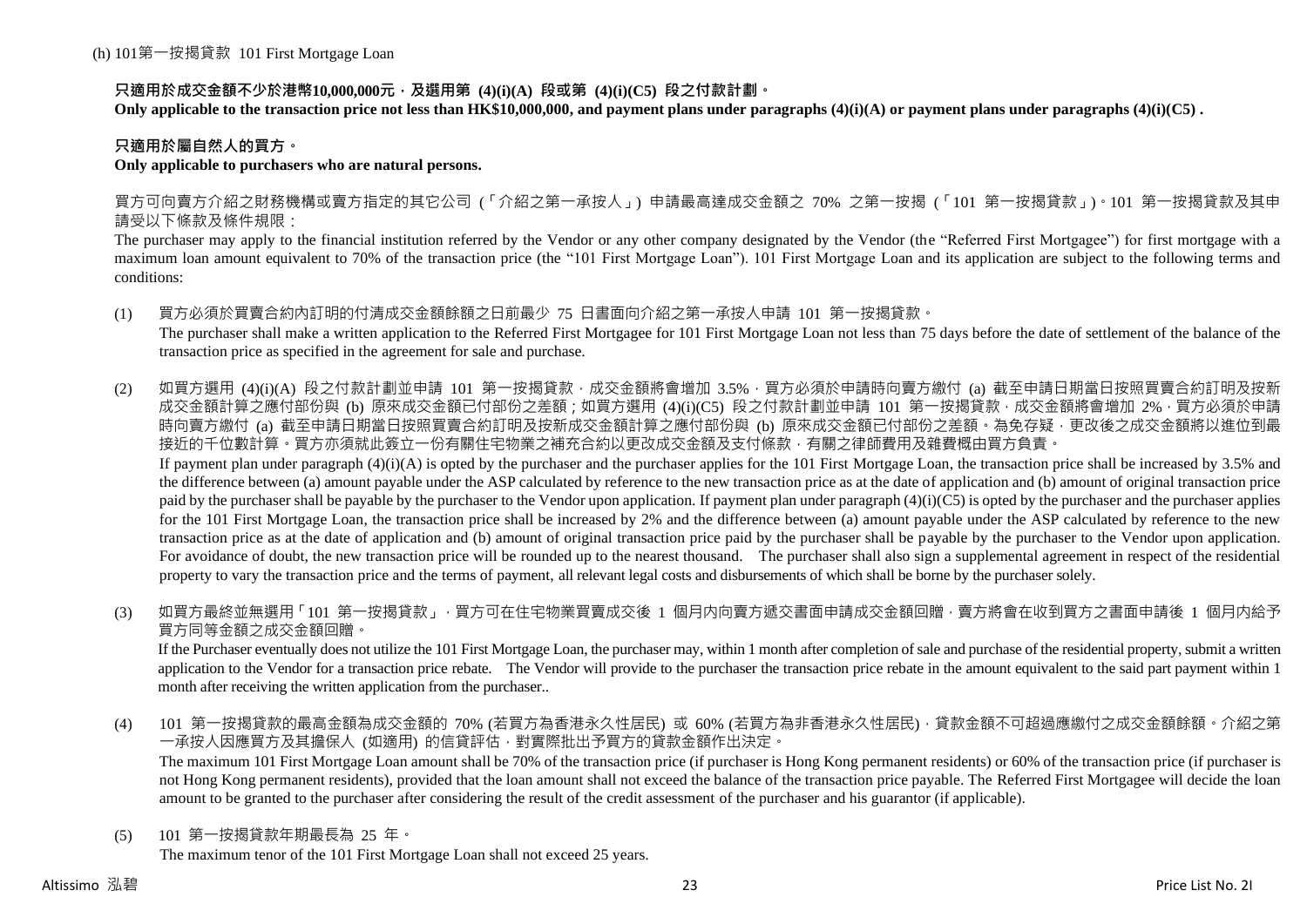- (6) 101 第一按揭貸款以住宅物業之第一法定按揭作抵押。 The 101 First Mortgage Loan shall be secured by a first legal mortgage over the residential property.
- (7) 101 第一按揭貸款年期首 24 個月的年利率為介紹之第一承按人不時報價之最優惠利率減 4.5%。 The annual interest rate of the 101 First Mortgage Loan for the first 24 months shall be at 4.5% below the Best Lending Rate as quoted by the Referred First Mortgagee from time to time.
- (8) 101 第一按揭貸款年期第 25 個月及其後之年利率為介紹之第一承按人不時報價之最優惠利率。 The annual interest rate of the 101 First Mortgage Loan from the 25<sup>th</sup> month and thereafter shall be the Best Lending Rate as quoted by the Referred First Mortgagee from time to time.
- (9) 「最優惠利率」由介紹之第一承按人決定,現為年利率 5.5%。 The Best Lending Rate is determined by the Referred First Mortgagee. The current Best Lending Rate is 5.5% per annum.
- (10) 買方於按揭首 24 個月只需就 101 第一按揭貸款向介紹之第一承按人繳付利息,其後則須照常連本帶息供款。 The purchaser shall only pay the interest of the 101 First Mortgage Loan to the Referred First Mortgagee in the first 24 months and shall repay the principal amount and interest as usual for the rest of the term of the 101 First Mortgage Loan.
- (11) 買方須按月分期償還 101 第一按揭貸款。 The purchaser shall repay the 101 First Mortgage Loan by monthly instalments.
- (12) 101 第一按揭貸款申請的審批由介紹之第一承按人全權負責。介紹之第一承按人對是否批出見證明日按揭貸款有最終決定權。 The Referred First Mortgagee shall be solely responsible to determine whether to approve the purchasers' application for the 101 First Mortgage Loan. The Referred First Mortgagee shall have the final right to decide whether or not to grant the 101 First Mortgage Loan.

(13) 所有 101 第一按揭貸款之法律文件必須由賣方或介紹之第一承按人指定之律師行辦理,買方須負責支付一切有關之律師費用及雜費。買方可選擇自行聘用律師作為其代表 律師,在此情況下,買方亦須負責其代表律師有關處理 101 第一按揭貸款的律師費用及雜費。 All legal documents of the 101 First Mortgage Loan shall be prepared and handled by the solicitors designated by the Vendor or the Referred First Mortgagee and all relevant legal costs and disbursements shall be borne by the purchaser solely. The purchaser may choose to instruct his own solicitors to act for him and in such event, the purchaser shall also bear his own solicitors' legal costs and disbursements relating to the 101 First Mortgage Loan.

(14) 買方須按介紹之第一承按人的要求提供一切所需文件以證明其還款能力,所需文件包括但不限於買方及其擔保人 (如適用) 的信貸報告、收入證明、銀行紀錄及借貸紀錄(包 括其他貸款,如有)。

The purchaser shall upon request by the Referred First Mortgagee provide all necessary documents to prove his repayment ability, the necessary documents shall include but not limited to credit report, income proof, bank records and borrowing records (including other loans, if any) of the purchaser and his guarantor(s) (if applicable).

- (15) 不論 101 第一按揭貸款獲批與否,買方仍須按買賣合約完成住宅物業的買賣及繳付全數成交金額。 Irrespective of whether the 101 First Mortgage Loan is granted or not, the purchaser shall complete the purchase of the residential property and shall pay the transaction price in full in accordance with the agreement for sale and purchase.
- (16) 101 第一按揭貸款受其他條款及細則約束。 The 101 First Mortgage Loan is subject to other terms and conditions.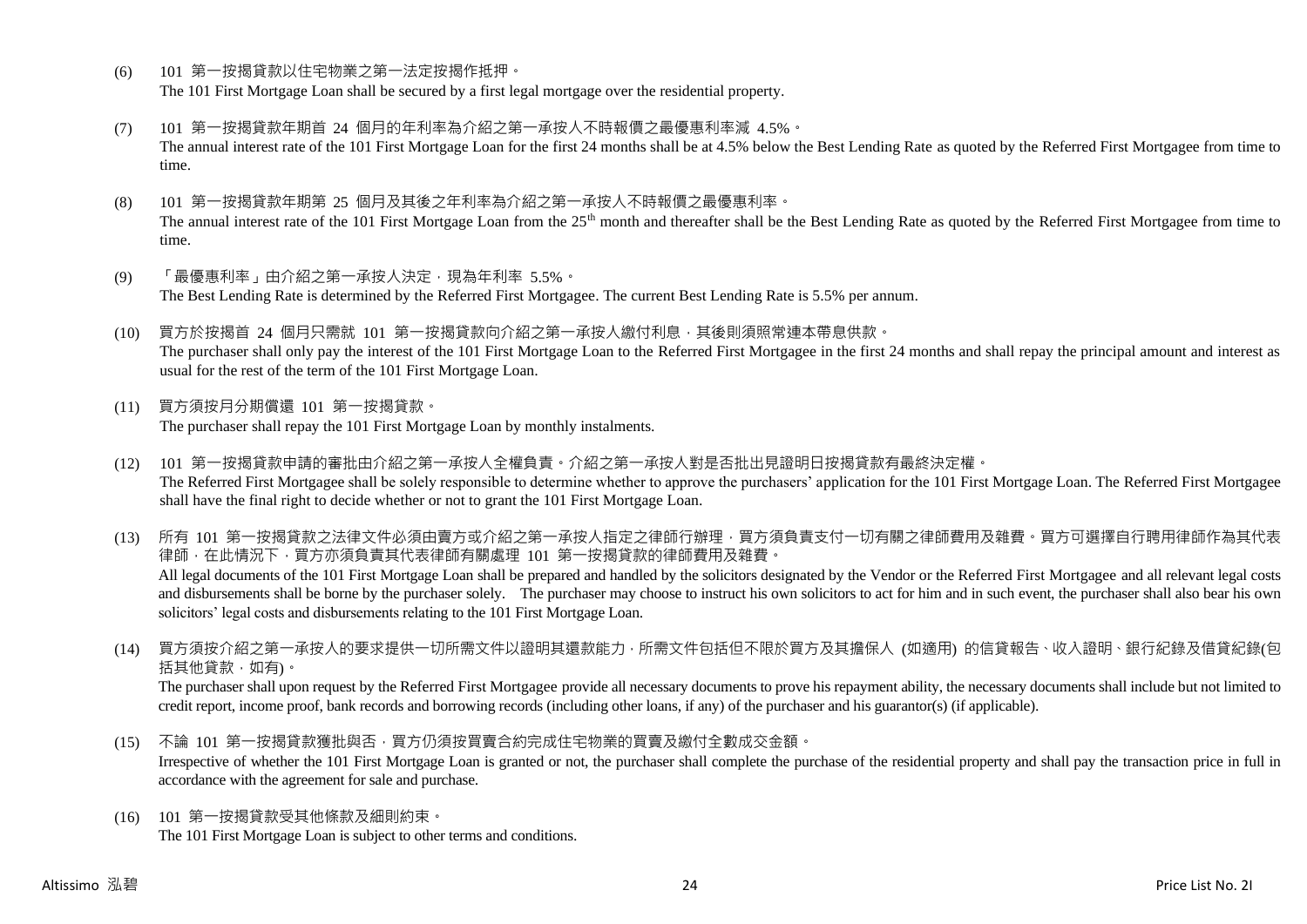(17) 101 第一按揭貸款純為介紹之第一承按人與買方之交易。買方與介紹之第一承按人之任何轇輵,一概與賣方及碧桂園(香港)地產代理有限公司無關。以上關於 101 第一按 揭貸款的資料不構成亦不能被視為賣方或任何其他人士就 101 第一按揭貸款作出的陳述、保證、承諾、要約或買賣合約之條款。賣方及碧桂園(香港)地產代理有限公司在任何情況 下均無需就 101 第一按揭貸款向買方承擔任何責任。

The 101 First Mortgage Loan is a transaction between the Referred First Mortgagee and the purchaser only. The Vendor and Country Garden (Hong Kong) Property Agency Limited shall not be involved in any dispute between the purchaser and the Referred First Mortgagee. The above information of the 101 First Mortgage Loan shall not be regarded as any representation, guarantee, warranty, offer or terms of the agreement for sale and purchase made by the Vendor or any other parties. Under no circumstance shall the Vendor and Country Garden (Hong Kong) Property Agency Limited be liable to the purchaser in respect of the 101 First Mortgage Loan.

(i) 101 第二按揭貸款 101 Second Mortgage Loan

### **只適用於成交金額不少於港幣 10,000,000 元,及選用第 (4)(i)(A) 段或第 (4)(i)(C5) 段之付款計劃。**

**Only applicable to the transaction price not less than HK\$10,000,000, and payment plans under paragraphs (4)(i)(A) or payment plans under paragraphs (4)(i)(C5) .**

### **只適用於屬自然人的買方。**

#### **Only applicable to purchasers who are natural persons.**

買方可向賣方介紹之財務機構或賣方指定的其它公司 (「介紹之第二承按人」) 申請最高達成交額之 15% 之第二按揭 (「101 第二按揭貸款」),基本條款如下:

The Purchaser may apply to the financial institution referred by the Vendor or any other company designated by the Vendor (the "Referred Second Mortgagee") for second mortgage with a maximum loan amount equivalent to 15% of the transaction price (the "101 Second Mortgage Loan"). The 101 Second Mortgage Loan and its application are subject to the following terms and conditions:

- (1) 買方必須於買賣合約內訂明的付清售價餘額之日前最少 75 日書面向介紹之第二承按人申請 101 第二按揭貸款。買方如欲申請 101 第二按揭貸款,需同時申請 101 第一 按揭貸款,即買方不可只申請 101 第二按揭貸款而不申請 101 第一按揭貸款。 The purchaser shall make a written application to the Referred Second Mortgagee for 101 Second Mortgage not less than 75 days before the date of settlement of the balance of the Purchase Price as specified in the agreement for sale and purchase. If the purchaser intends to apply for 101 Second Mortgage Loan, he must also apply for 101 First Mortgage Loan at the same time, that is to say, the purchaser cannot apply for 101 Second Mortgage Loan only but not applying for 101 First Mortgage Loan.
- (2) 101 第二按揭貸款的最高金額為成交金額的 15%,101 第一按揭貸款及 101 第二按揭貸款總金額不可超過有關住宅物業成交金額之 85%。介紹之第二承按人會因應買方及其 擔保人 (如適用) 的信貸評估,對實際批出予買方的貸款金額作出決定。 The maximum 101 Second Mortgage Loan amount shall be 15% of the transaction price, provided that the total loan amount of the 101 First Mortgage Loan and the 101 Second Mortgage Loan shall not exceed 85% of the transaction price of the relevant residential property. The Referred Second Mortgagee will decide the loan amount to be granted to the purchaser after considering the result of the credit assessment of the purchaser and his guarantor (if applicable).
- (3) 101 第二按揭貸款年期最長為 3 年。

The maximum tenor of the 101 Second Mortgage Loan shall be 3 years.

- (4) 101 第一按揭貸款及 101 第二按揭貸款申請將由有關承按機構獨立處理。 The applications for 101 First Mortgage Loan and the 101 Second Mortgage Loan will be processed by the relevant mortgagees independently.
- (5) 101 第二按揭貸款全期豁免利息。 The 101 Second Mortgage Loan shall be free of interest for the whole mortgage period.
- (6) 買方分 3 期支付 101 第二按揭貸款金額,所有期數金額均等。第 1 期於買方按買賣合約繳付成交金額餘額後 360 天內繳付,第 2 期於買方按買賣合約繳付成交金額餘額 後 720 天內繳付,最後一期於買方按買賣合約繳付成交金額餘額後 1,080 天內繳付。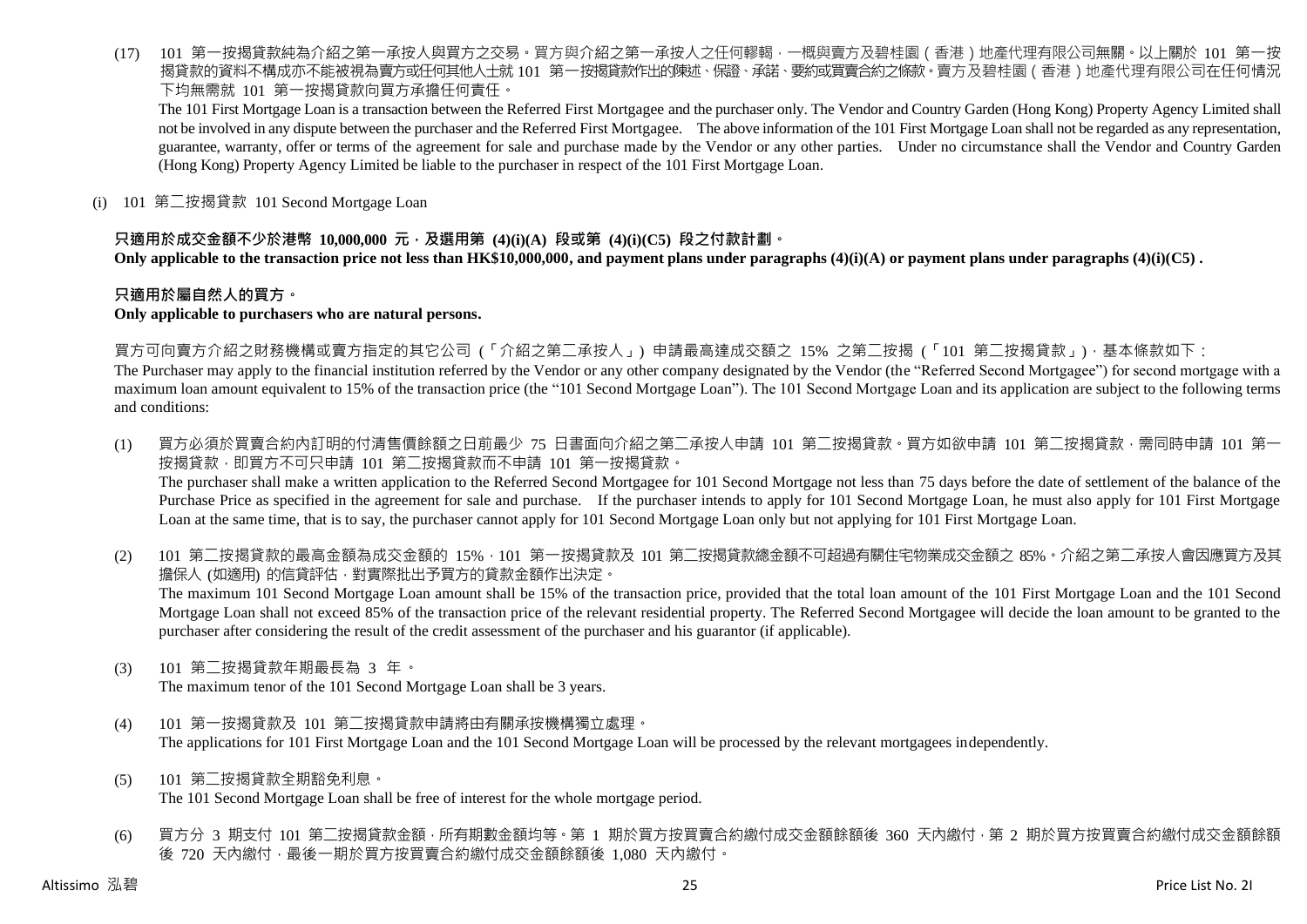The 101 Second Mortgage Loan amount shall be paid by the purchaser in 3 equal instalments. 1<sup>st</sup> instalment shall be paid by the purchaser within 360 days after the date of settlement of the balance of the transaction price as specified in the agreement for sale and purchase. The  $2<sup>nd</sup>$  instalment shall be paid by the purchaser within 720 days after the date of settlement of the balance of the transaction price as specified in the agreement for sale and purchase. The final instalment shall be paid by the purchaser within 1,080 days after the date of settlement of the balance of the transaction price as specified in the agreement for sale and purchase.

(7) 101 第二按揭第貸款申請的審批由介紹之第二承按人全權負責。介紹之第二承按人對是否批出 101 第二按揭貸款有最終決定權。

The Referred Second Mortgagee shall be solely responsible to determine whether to approve the purchasers' application for the 101 Second Mortgage Loan. The Referred Second Mortgagee shall have the final right to decide whether or not to grant the 101 Second Mortgage Loan.

- (8) 所有 101 第二按揭貸款之法律文件必須由賣方或介紹之第二承按人指定之律師行辦理,買方須負責支付一切有關之律師費用及雜費。買方可選擇自行聘用律師作為其代表 律師,在此情況下,買方亦須負責其代表律師有關處理 101 第二按揭貸款的律師費用及雜費。 All legal documents of the 101 Second Mortgage Loan shall be prepared and handled by the solicitors designated by the Vendor or the Referred Second Mortgagee and all relevant legal costs and disbursements shall be borne by the purchaser solely. The purchaser may choose to instruct his own solicitors to act for him and in such event, the purchaser shall also bear his own solicitors' legal costs and disbursements relating to the 101 Second Mortgage Loan.
- (9) 買方須按介紹之第二承按人的要求提供一切所需文件以證明其還款能力,所需文件包括但不限於買方及其擔保人 (如適用) 的信貸報告、收入證明、銀行紀錄及借貸紀錄 (包 括其他貸款,如有)。

The purchaser shall upon request by the Referred Second Mortgagee provide all necessary documents to prove his repayment ability, the necessary documents shall include but not limited to credit report, income proof, bank records and borrowing records (including other loans, if any) of the purchaser and his guarantor(s) (if applicable).

- (10) 不論 101 第二按揭貸款獲批與否,買方仍須按買賣合約完成住宅物業的買賣及繳付全數成交金額。 Irrespective of whether the 101 Second Mortgage Loan is granted or not, the purchaser shall complete the purchase of the residential property and shall pay the transaction price in full in accordance with the agreement for sale and purchase.
- (11) 101 第二按揭貸款受其他條款及細則約束。 The 101 Second Mortgage Loan is subject to other terms and conditions.
- (12) 101 第二按揭貸款純為介紹之第二承按人與買方之交易。買方與介紹之第二承按人之任何轇輵,一概與賣方及碧桂園(香港)地產代理有限公司無關。以上關於 101 第二按揭貸款的 資料不構成亦不能被視為賣方或任何其他人士就 101 第二按揭貸款作出的陳述、保證、承諾、要約或買賣合約之條款。賣方及碧桂園(香港)地產代理有限公司在任何情況下均無 需就 101 第二按揭貸款向買方承擔任何責任。

The 101 Second Mortgage Loan is a transaction between the Referred Second Mortgagee and the purchaser only. The Vendor and Country Garden (Hong Kong) Property Agency Limited shall not be involved in any dispute between the purchaser and the Referred Second Mortgagee. The above information of the 101 Second Mortgage Loan shall not be regarded as any representation, guarantee, warranty offer or terms of the agreement for sale and purchase made by the Vendor or any other parties. Under no circumstance shall the Vendor and Country Garden (Hong Kong) Property Agency Limited be liable to the purchaser in respect of the 101 Second Mortgage Loan.

# (iv) **誰人負責支付買賣該發展項目中的指明住宅物業的有關律師費及印花稅**

**Who is liable to pay the solicitors' fees and stamp duty in connection with the sale and purchase of a specified residential property in the Development**

(a) 如買方選用賣方代表律師處理買賣合約、按揭及轉讓契,賣方同意支付買賣合約及轉讓契兩項法律文件之律師費用。如買方選擇另聘代表律師處理買賣合約、按揭及轉 譲契,買方及賣方須各自負責有關買賣合約及轉讓契兩項法律文件之律師費用。

If the purchaser appoints the vendor's solicitors to handle the agreement for sale and purchase, mortgage and assignment, the vendor agrees to bear the legal cost of the agreement for sale and purchase and the assignment. If the purchaser chooses to instruct his own solicitors to handle the agreement for sale and purchase, mortgage or assignment, each of the vendor and purchaser shall pay his own solicitors' legal fees in respect of the agreement for sale and purchase and the assignment.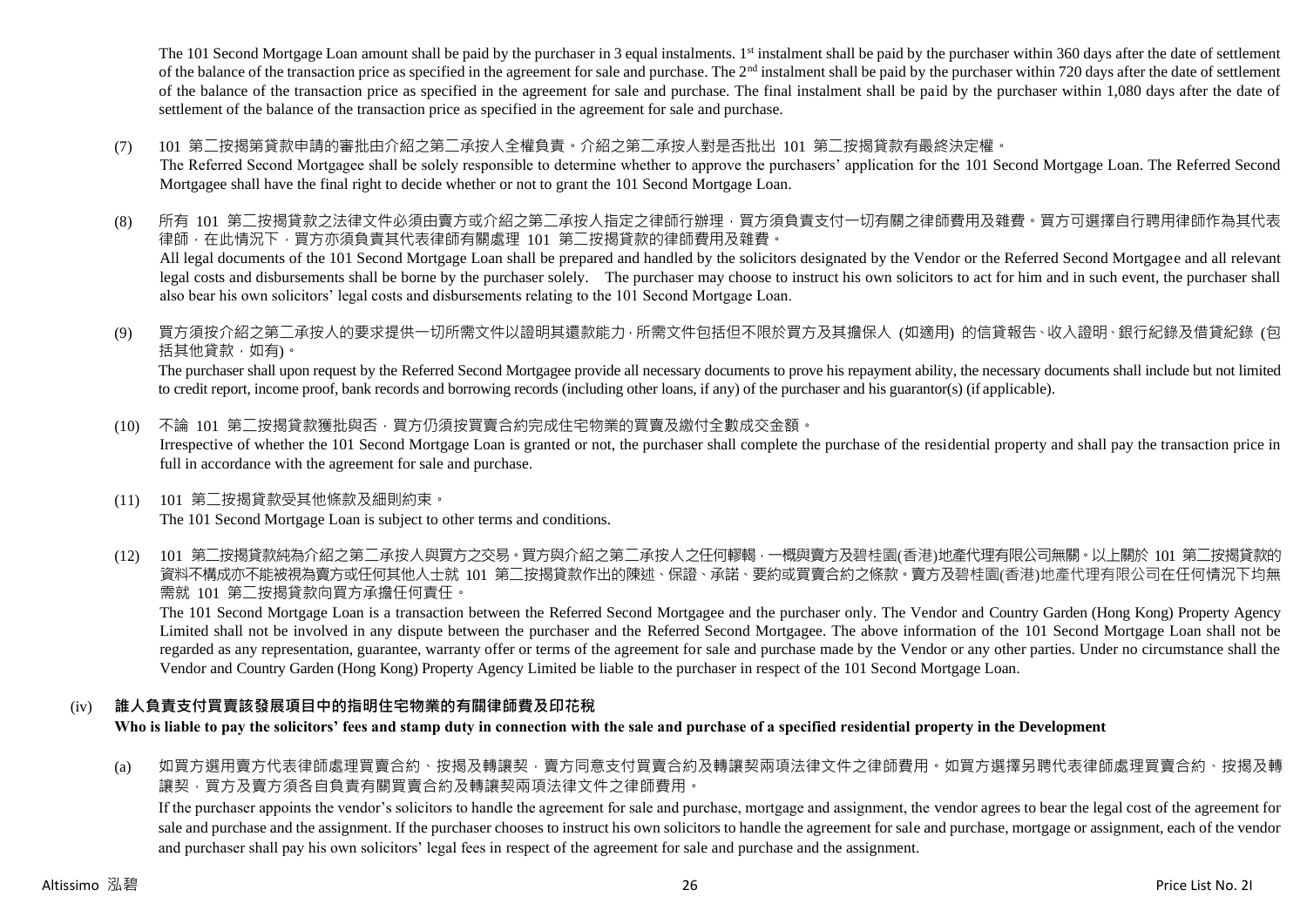(b) 買方須支付一概有關臨時買賣合約、買賣合約及轉讓契的印花稅(包括但不限於任何買方提名書或轉售(如有)的印花稅、額外印花稅、買家印花稅及任何與過期繳付任何 印花稅有關的罰款、利息及附加費等)。

All stamp duties on the preliminary agreement for sale and purchase, the agreement for sale and purchase and the assignment (including without limitation any stamp duty on, if any, nomination or sub-sale, any special stamp duty, any buyer's stamp duty and any penalty, interest and surcharge, etc. for late payment of any stamp duty) will be borne by the purchaser.

### (v) **買方須爲就買賣該發展項目中的指明住宅物業簽立任何文件而支付的費用**

#### **Any charges that are payable by a purchaser for execution of any document in relation to the sale and purchase of a specified residential property in the Development**

有關其他法律文件之律師費如:附加合約、買方提名書、有關樓宇交易之批地文件、大廈公契及其他樓契之核證費、查冊費、註冊費、圖則費及其他實際支出等等,均由買 方負責,一切有關按揭及其他費用均由買方負責。

All legal costs and charges in relation to other legal documents such as supplemental agreement, nomination, certifying fee for Government Lease, deed of mutual covenant and all other title documents, search fee, registration fee, plan fee and all other disbursements shall be borne by the purchaser. The purchase) shall also pay and bear the legal costs and disbursements in respect of any mortgage.

備註: 買方如因任何原因需更改支付條款,必須得賣方事先同意,並須向賣方繳付\$7,500 不可退還手續費及自付全部相關額外費用。

Remark: If a Purchaser would like to change the payment terms for whatever reasons, the prior consent of the Vendor must be obtained and a non-refundable administrative fee of \$7,500 shall be payable by the Purchaser to the Vendor and the Purchaser shall bear all related extra expenses.

#### (5) **賣方已委任地產代理在發展項目中的指明住宅物業的出售過程中行事:**

#### **The vendor has appointed estate agents to act in the sale of any specified residential property in the Development:**

賣方委任的代理: Agents appointed by the vendor:

中原地產代理有限公司 Centaline Property Agency Limited

美聯物業代理有限公司 Midland Realty International Limited

利嘉閣地產有限公司 Ricacorp Properties Limited

香港置業(地產代理)有限公司 Hong Kong Property Services (Agency) Limited

世紀 21 集團有限公司及旗下特許經營商 Century 21 Group Limited and Franchisees

香港地產代理商總會有限公司及其特許會員 Hong Kong Real Estate Agencies General Association Limited and Chartered Members